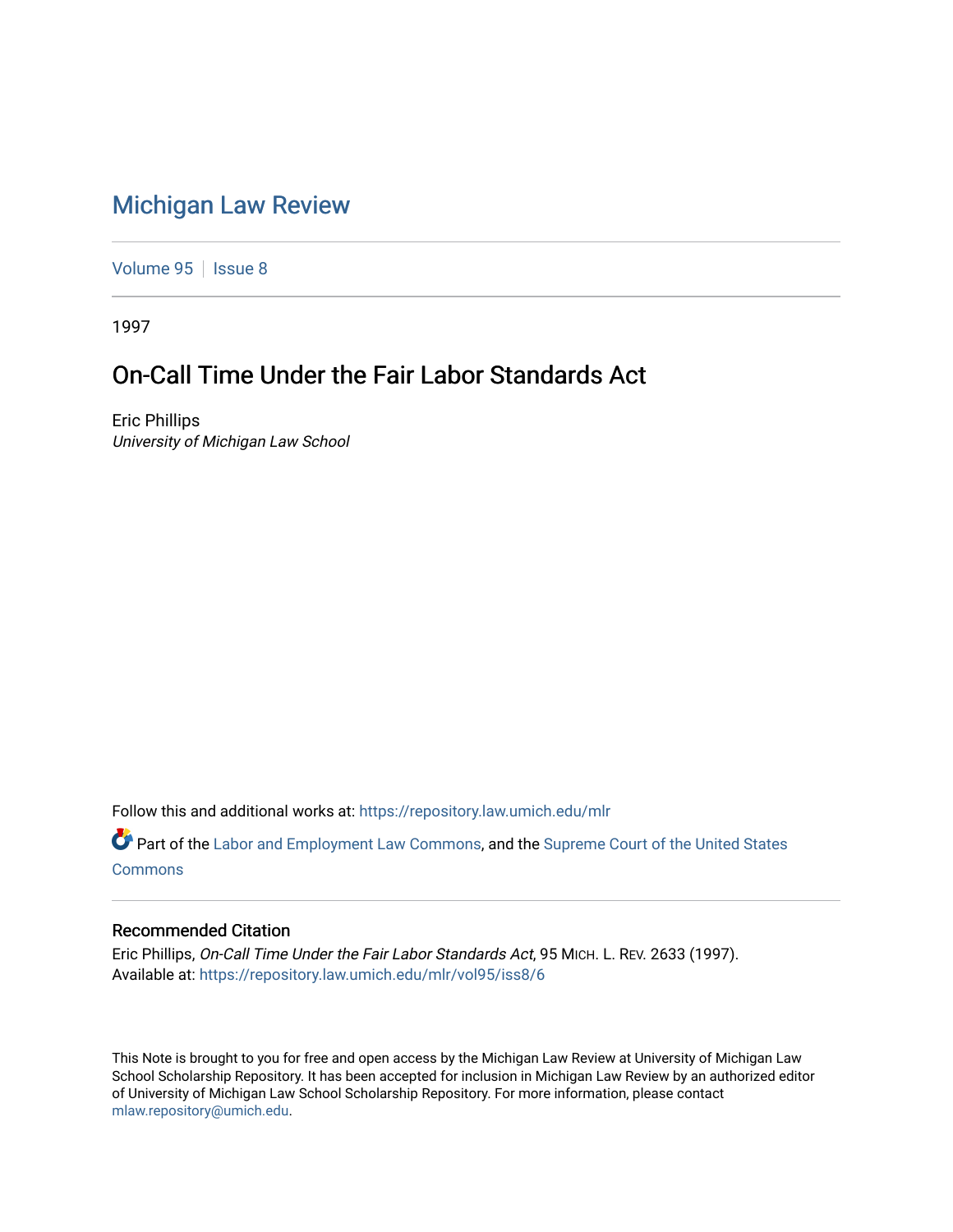# NOTE

# On-Call Time Under the Fair Labor Standards Act

Eric Phillips

 $\epsilon$ 

#### INTRODUCTION

Economic pressures, changing family structures, and technology have increasingly blurred the line between work time and personal time. The rise of independent contracting, the growing number of families in which both parents work, and the. expanding reach of computer networks, fax machines, pagers, and mobile telephones, to provide a few examples, have blurred the once-familiar distinction between work time and leisure time.1 This distinction is particularly unclear for on-call employees.

An on-call employee is one who may be physically away from the workplace but who remains connected to it by telephone, beeper, computer, or radio, and who must respond to the employer if called.2 While on call, an employee generally does not face the constraints he may face while on a regular shift at his employer's premises. He may be able to go shopping or watch television during his on-call hours, for example. At the same time, even though he may have a greater measure of freedom than he does while working a normal shift, he is never truly free from work. The employer may interrupt the employee's personal activities without warning, and the threat of interruption may prevent him from engaging in certain activities altogether, either because he would not be able to return to work quickly enough, or because some activities - such as attending movies or sporting events - require a solid block of time and thus would be impractical. Moreover, nonpayment for on-call time can be inequitable: employers obtain value from the on-call services, enabling them to reduce staff or

<sup>1.</sup> See Clare Ansberry, Workers Are Forced to Take More Jobs with Few Benefits: Firms Use Contract Labor and Temps to Cut Costs and Increase Flexibility, WALL ST. J., Mar. 11, 1993, at A1; Sue Shellenbarger, Firms Make the Most of Flexible Scheduling, WALL Sr. J., Apr. 12, 1993, at Bl.

<sup>2.</sup> On-call service may require an employee to return to his employer's premises, see, e.g., Bright v. Houston Northwest Med. Ctr. Survivor, Inc., 934 F.2d 671 (5th Cir. 1991) (en bane), or simply respond by telephone, see, e.g., Berry v. County of Sonoma, 30 F.3d 1174 (9th Cir. 1994).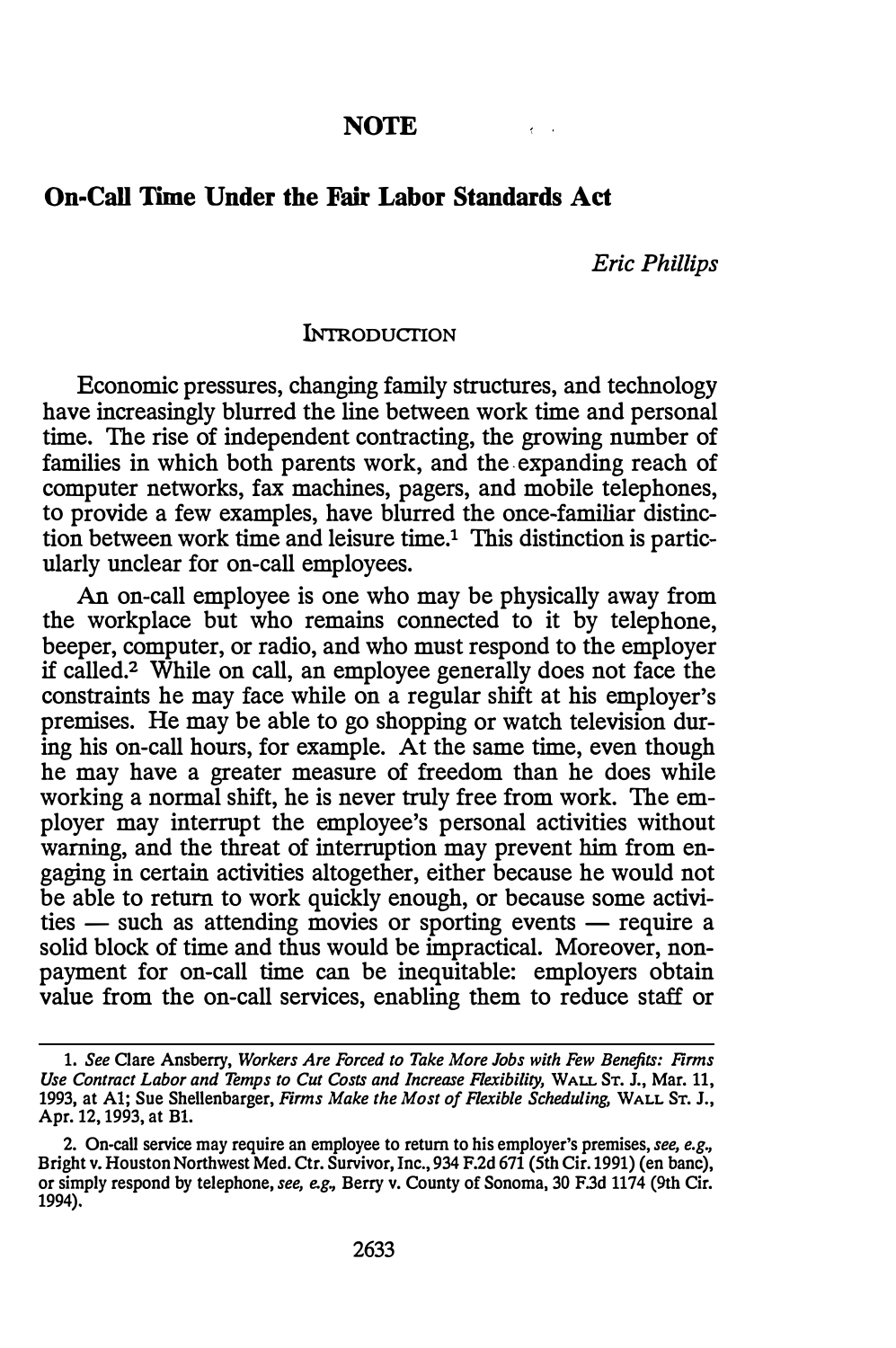limit compensable hours worked without compensating the employees who have forgone personal activities.3

The distinction between work and personal time is especially important for on-call employees covered by the Fair Labor Standards Act (FLSA or the Act).<sup>4</sup> The minimum wage and overtime requirements of the FLSA require proper categorization of an employee's service as either work or leisure time. Employers must pay any employee covered by the FLSA<sup>5</sup> at least the minimum wage for all hours they "work," and must pay an overtime premium for hours in excess of a forty-hour week.<sup>6</sup> The FLSA does not permit an employee to waive or contract around these minimum requirements. $\bar{7}$  Thus, the definition of work is important: if on-call duty is not "work," the employee need only receive compensation for time spent actively responding to his employer's call.<sup> $\hat{s}$ </sup> If on-call duty is "work," however, the employee must be paid at least the minimum wage for the time spent on call.

Although on-call arrangements are not new, until recently courts rarely dealt with the question of whether on-call arrangements constituted work for purposes of the FLSA. The FLSA offers little direct guidance on this matter,9 and while the Supreme Court has ruled on cases involving "waiting time" — time spent on

4. 29 u.s.c. §§ 201-219 {1994).

5. The FLSA covers approximately 60% of the nation's workers, or about 80 million people. See Jon Tevlin, Workplace Dilemma: Cash or Time Off7, MINNEAPOLIS STAR-TRIBUNE, May 5, 1997, at Dl. Among the largest groups of employees exempt from the FLSA's provisions are professional, administrative, and executive employees. See 29 U.S.C. § 213(a)(1) (1994); 51B C.J.S. Labor Relations §§ 1086-1138 (1968) (discussing the scope of the FLSA's coverage).

6. See 29 U.S.C. §§ 206, 207. As an illustration of how on-call duty does not fit into our traditional notion of work and is not adequately addressed by federal statutes, consider a hypothetical situation in which on-call duty prevents an employee from caring for a sick family member  $-$  because the employee might have to return to work for calls  $-$  but in which that duty is still not considered "work" under the FLSA. The on-call employee would have to take time off from work under the Family and Medical Leave Act, 29 U.S.C.A. §§ 2601-2654 (Supp. 1997), to ensure uninterrupted leisure time to care for the person, even though he is not "working" under the FLSA. Cf. infra note 61 (noting that work need not require exertion).

7. See infra section III.B.

8. There is no dispute that employees must be paid for the time spent actually responding to calls. The dispute relates to time spent waiting to be called by the employer.

9. Congress has been presented with the difficult questions raised by on-call work, but has not addressed these questions. See Oversight of the Fair Labor Standards Act, 1996: Hearings on the Purpose, History, and Regulatory Requirements of the Fair Labor Standards Act as Applied in the Public and Private Sectors Before the Senate Comm. on Labor and Human Resources, 104th Cong., 6-7 (1996) [hereinafter Hearings] (letter of Pete Wilson, Governor of California) (arguing for exclusion of public employees from FLSA coverage in part because states fear windfalls that could be given to firefighters and investigators for their on-call duty).

<sup>3.</sup> See Christopher S. Miller et al., On-Call Policies Help Avoid Overtime Pay, HRMAoAZINE, July 1996, at 57, 57 (noting that placing employees on call can keep them ready to respond to employer needs but simultaneously "off the clock").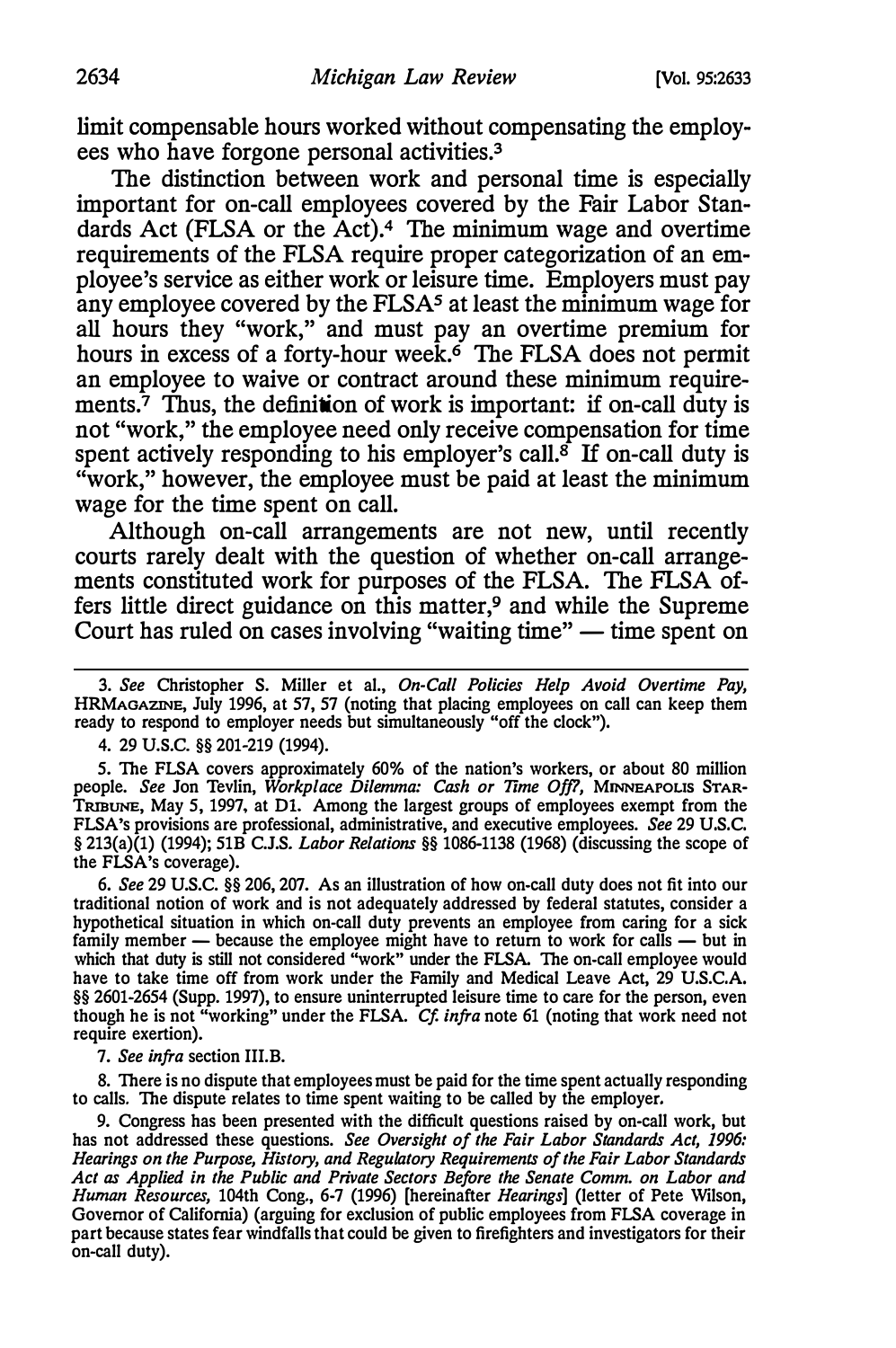the employer's premises or within "hailing distance"<sup>10</sup>  $-$  it has never squarely addressed the issues raised by on-call time. Only in the past decade have federal appellate courts examined whether particular on-call arrangements require compensation under the FLSA.11

Because on-call arrangements do not fit neatly into traditional notions of "work," and because the FLSA does not adequately define the term, courts have struggled to create a rational approach for determining whether an on-call employee is working, and thus entitled to the statutory minimum wage and overtime guarantees for his time on call.<sup>12</sup> Courts have disagreed with each other,<sup>13</sup>

11. Compare Berry v. County of Sonoma, 30 F.3d 1174 (9th Cir. 1994) (holding that no compensation is required), Birdwell v. City of Gadsden, 970 F.2d 802 (11th Cir. 1992) (same), Owens v. I'IT Rayonier, Inc., 971 F.2d 347 (9th Cir. 1992) (same), Martin v. Ohio Turnpike Commn., 968 F.2d 606 (6th Cir. 1992) (same), Bright v. Houston Northwest Med. Ctr. Survivor, Inc., 934 F.2d 671 (5th Cir. 1991) (en bane) (same) and Brock v. El Paso Natural Gas Co., 826 F.2d 369 (5th Cir. 1987) (same) with Renfro v. City of Emporia, 948 F.2d 1529 (10th Cir. 1991) (requiring compensation) and Cross v. Arkansas Forestry Commn., 938 F.2d 912 (8th Cir. 1991) (same).

12. See Halferty v. Pulse Drug Co., 864 F.2d 1185, 1189 (5th Cir. 1989) ("The FLSA's minimum wage and overtime requirements ... are designed to apply readily and easily to workers whose jobs require them to show up at specific hours and to work more or less continuously while on their employers' premises.").

13. Compare Renfro, 948 F.2d 1529 (granting compensation when employees were interrupted three to five times per twenty-four hours of on-call duty) with Berry, 30 F.3d 1174 (refusing to grant compensation when employees were interrupted approximately four times per twenty-four hours of on-call duty). The court in Berry distinguished Renfro partly because the employees in Berry responded by telephone or radio within fifteen minutes, whereas the employees in Renfro had to return to their employer's premises. See Berry, 30 F.3d at 1184, 1186. According to the district court in Berry, however, even though there was no specific response time required for the return call, in practice the employees, who were coroners, responded to many calls "as soon as possible." Berry v. Sonoma County, 791 F. Supp. 1395, 1403 (N.D. Cal. 1992). Often this required the coroners to report to their offices or to the scene of a death. See 791 F. Supp. at 1405. Thus, the employees, in fact, were constrained in what they were able to do during the time on call. This suggests that the actual practice differed from the employer's stated rule. If in practice an employee must return to his employer's premises, the situation should be treated the same as if there were a rule explicitly requiring the return. Cf. Skidmore, 323 U.S. at 137 (holding that courts must examine the "practical construction of the working agreement by conduct").

There are differences among the circuits as to which general analysis and specific factors to apply in deciding whether a particular type of on-call duty is work. See infra section I.C.

<sup>10.</sup> See Skidmore v. Swift & Co., 323 U.S. 134 (1944); Armour & Co. v. Wantock, 323 U.S. 126 (1944). "Hailing distance" has been defined as "1: the limit to which a human voice is heard . . . 2: a close proximity: short reach . . . . " WEBSTER'S THIRD NEW INTERNATIONAL DICTIONARY 1020 (Philip Babcock Gove ed., 1986). At the time Armour and Skidmore were decided, it is probable that there were fewer workers on call than there are now. Technological innovations such as telephones and pagers were either not widely available or did not exist. Wealthier citizens who were more likely to own telephones were often not covered by the FLSA because they were professional, administrative, or executive employees. Compare BUREAU OF THE CENSUS, U.S. DEPT. OF COMMERCE, HISTORICAL STATISTICS OF THE UNITED STATES 783 (1975) (stating that in 1938 only 34.6% of U.S. households had telephones) with BUREAU OF THE CENSUS, U.S. DEPT. OF COMMERCE, STATISTICAL ABSTRACT OF nm UNITED STATES 561 (1996) (stating that in 1994 93.9% of U.S. households had telephones).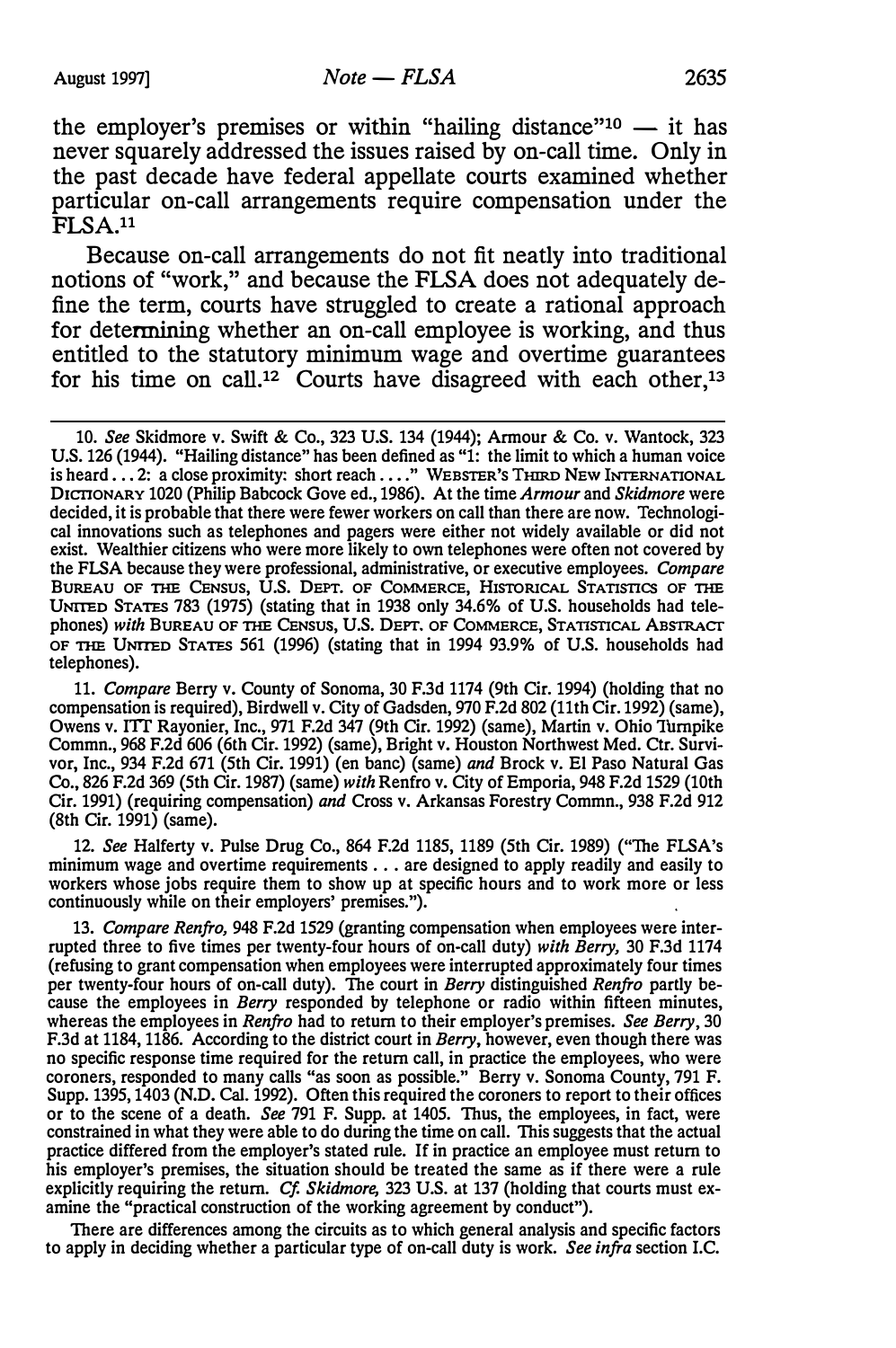often applying conclusory analysis14 and have permitted extraneous issues to muddle their analyses.<sup>15</sup> In light of the predominantly factual basis of the question raised in on-call cases, a mechanical test likely cannot resolve the issue.<sup>16</sup> Courts therefore must examine all the circumstances involved in the on-call arrangement.17

This Note attempts to clarify the analysis for determining whether an employee is "working" while on call. Part I explains that neither the FLSA nor the Supreme Court provides clear guidance for defining "work" in on-call cases. Part  $\hat{\Pi}$  argues that when deciding on-call cases, courts should look to how the on-call arrangement both burdens the employee and benefits the employer. Part III contends that courts should eliminate two extraneous issues from their current analysis of on-call cases: whether an employee may trade an on-call shift, and whether employees and employers can decide for themselves through a contract whether on-call service is work.

#### I. THE MUDDLED LEGAL HISTORY OF ON-CALL EMPLOYMENT

This Part sets out the basic guideposts courts have used to examine on-call time and explains why they lead to inconsistent results. Section I.A describes the statutory and regulatory schemes governing the definition of work and finds that they are either vague or incomplete. Section l.B reviews the relevant Supreme

15. See, e.g., Service Employees Intl. Union Local 102 v. County of San Diego, 60 F.3d 1346, 1354 (9th Cir. 1995) (considering the ability to trade on-call shifts to be relevant); Berry, 30 F.3d 1174 (same); Owens, 971 F.2d at 351 (same). Section III.A argues that the ability to trade on-call shifts is irrelevant to the determination of whether an employee is working while on call. Section III.B argues that employers and employees cannot contract around the requirements of the Act.

16. See Skidmore v. Swift & Co., 323 U.S. 134, 138 (1944).

As with the resolution of any fact-intensive issue, the implementation of a legal framework will not eliminate difficult judgments. The analysis in this Note attempts to bring the inquiry into sharper focus by defining the important factors and eliminating irrelevant ones.

<sup>14.</sup> See Sanniento v. City of Denver, No. 95-1225, 1996 WL 169806, at \*3 (10th Cir. Apr. 11, 1996) (containing a perfunctory discussion of the evidence); Pfister v. City of New Orleans, 1 Wage & Hour Cas. 2d (BNA) 559, 564 (E.D. La. 1993) (same); Spires v. Ben Hill County, 745 F. Supp. 690, 702 (M.D. Ga. 1990) (same).

<sup>17.</sup> As the Supreme Court noted fifty years ago, there can be no "legal formula" to resolve the question of whether or not an employee is working. See Skidmore, 323 U.S. at 136 (noting that factual situations differ). In addition to the difficulty of determining whether an on-call employee is working, practical considerations may affect the resolution of the issue. Payment for on-call service can impose large and often unexpected costs on employers that some find excessive for the service rendered. See Hearings, supra note 9, at 6-7 (letter of Pete Wilson) (claiming that state and local governments fear windfalls given to public employees for their on-call duty). Consequently, courts may be reluctant to find that on-call time is work, even though a balanced interpretation of the FLSA indicates that workers should receive payment for that time. A coherent framework of analysis would reduce employers' uncertainty and correspondingly reduce the likelihood of unexpected or unfair awards of wages to on-call employees, leading to a more equitable application of the law. See infra part II.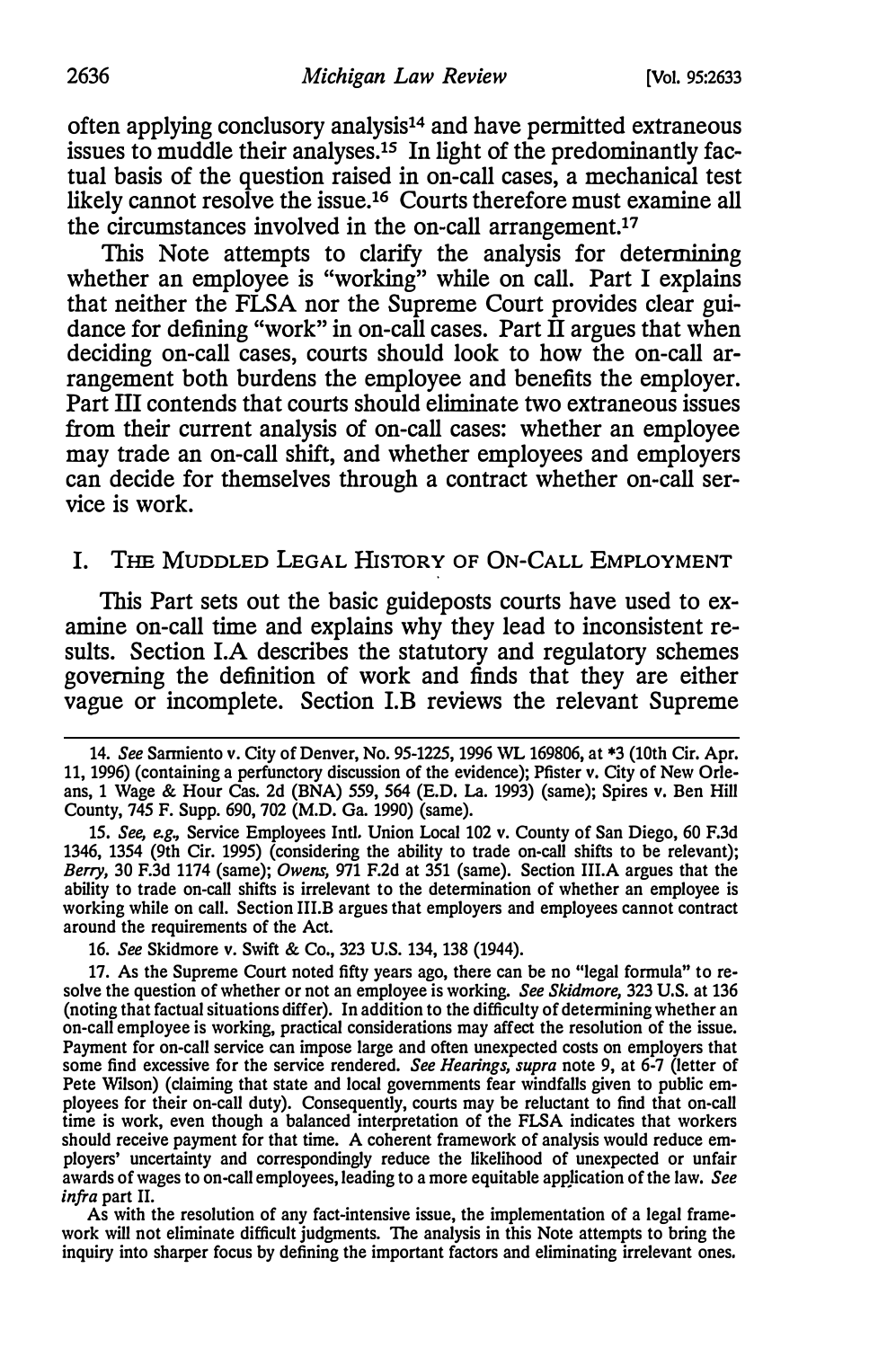Court decisions on this issue and concludes that they similarly fail to provide concrete guidance. Section I.C contends that neither the statute nor Supreme Court decisions adequately facilitates consistent application by lower courts.

## A. Statutory and Regulatory Guideposts

The FLSA does not define work. It merely states that to "'[e]mploy' includes to suffer or permit to work."<sup>18</sup> The Department of Labor's regulations under the FLSA also provide no clear guidance. Under the regulations,

[a]n employee who is required to remain on call on the employer's premises or so close thereto that he cannot use the time effectively for his own purposes is working while "on call". An employee who is not required to remain on the employer's premises but is merely required to leave word at his home or with company officials where he may be reached is not working while on call.<sup>19</sup>

This definition properly indicates that the burden on the employee is the paramount consideration in resolving the question,20 but ultimately is of little help to courts in determining whether an on-call employee must receive the minimum wage or overtime.<sup>21</sup>

The regulations are both too vague and too narrow. On one hand, they leave the courts with a great deal of discretion and lead to contradictory conclusions in similar situations.22 Although the regulations focus on whether an employee can use his time "effec-

21. The regulations are not controlling on the courts, but are entitled to weight only to the degree to which they are persuasive. See Skidmore, 323 U.S. at 140. Some courts, though, have given greater deference to the regulations than is appropriate. See Renfro v. City of Emporia, 948 F.2d 1529, 1537 (10th Cir. 1991) (noting that an agency's construction of its own regulation is entitled to substantial deference). Congress did not provide the Secretary of Labor with authority to define work under the statute, and the regulations are therefore interpretative rules entitled to deference only to the extent to which they are persuasive. See KENNETII CuLP DA VIS & RICHARD J. PIERCE, JR., ADMINIS1RATIVE LAW TREATISE § 6.3 (3d ed. 1994) (discussing the difference between legislative and interpretative rules). In this case, the regulation is not persuasive because it would never require compensation for an employee who is on call away from his employer's premises. See infra note 23 and accompanying text.

22. For example, the courts in both Bright v. Houston Northwest Medical Center Survivor, Inc., 934 F.2d 671, 676 (5th Cir. 1991) (en bane) (refusing to grant compensation where employee was required to return to work within twenty minutes and was subject to three interruptions per on-call shift), and Renfro, 948 F.2d at 1535 (granting compensation where employees were required to return within twenty minutes and were interrupted an average of three to five times per on-call shift), relied in part on the regulations yet reached divergent conclusions on similar facts.

<sup>18. 29</sup> u.s.c. § 203(g) (1994).

<sup>19. 29</sup> C.F.R. § 785.17 (1996) (emphasis added).

<sup>20.</sup> See infra section II.A. An exclusive focus on the burden on the employee does not resolve the issue, however, because it does not capture important equitable concerns that the FLSA advances. An employer gains from an on-call arrangement because it does not need to hire an additional worker to come in and wait for work, and the benefit to the employer can in some situations weigh in favor of requiring payment for on-call time. See infra section 11.B.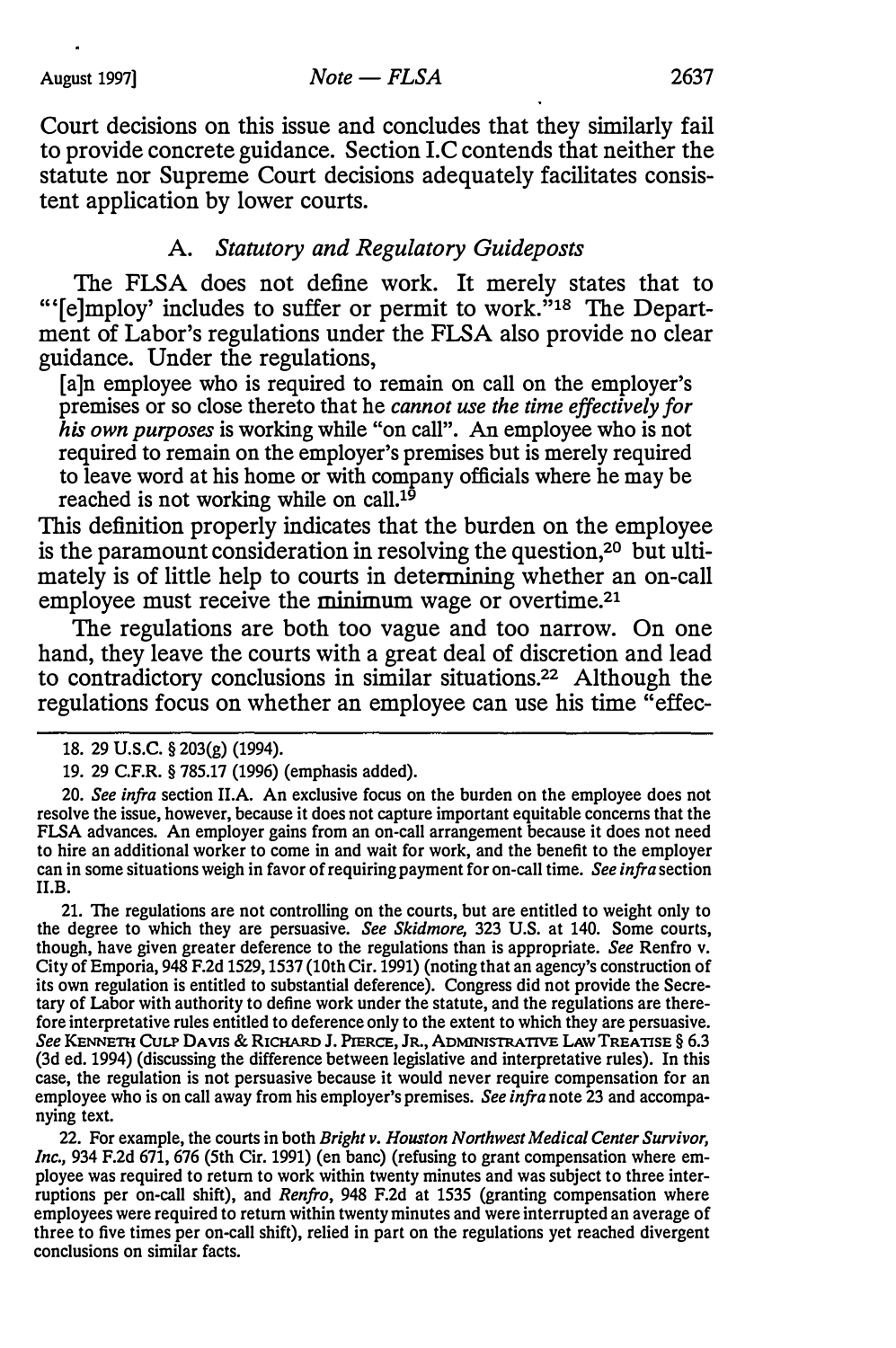tively," that focus does not provide sufficient guidance. On the other hand, the regulations do not account adequately for the possibility that an employee may be entitled to compensation under the FLSA even when he is waiting on call more than a short distance from his employer's premises. $\frac{23}{3}$ 

# B. Supreme Court Guideposts

The Supreme Court, in two "waiting time" cases, Armour & Co. v. Wantock<sup>24</sup> and Skidmore v. Swift & Co.,<sup>25</sup> set out several helpful principles that lower courts have used in determining whether an on-call employee is working. These cases involved firefighters who waited on or near the employer's premises to be called to activity. In Armour, the Court determined that time spent waiting for work could be classified as work time under the FLSA.<sup>26</sup> In Skidmore, the Court indicated that the touchstone in such cases is whether the "time is spent predominantly for the employer's benefit or for the employee's."27 Any such inquiry, the Court noted, is heavily factdependent28 and "involves scrutiny and construction of the agreements between the particular parties, appraisal of their practical construction of the working agreement by conduct, consideration of the nature of the service, and its relation to the waiting time, and of all of the surrounding circumstances. "29

Lower courts have relied on Armour and Skidmore when determining whether the FLSA requires compensation in on-call cases. But while the guideposts contained in those waiting-time cases are useful and provide the basis for the broad contours of this Note, they do not adequately tell courts how to reach consistent conclusions in cases involving on-call arrangements. Waiting-time cases present very broad principles applied to factual situations that differ from on-call cases. On-call cases are more difficult to resolve than waiting-time cases because, unlike the situations in Armour and Skidmore, in which the employees were required to remain on or close to the employer's premises,<sup>30</sup> most contemporary on-call ar-

- 26. See Armour, 323 U.S. at 132-34.
- 27. 323 Skidmore, U.S. at 133.
- 28. See Armour, 323 U.S. at 133; Skidmore, 323 U.S. at 137.
- 29. Skidmore, 323 U.S. at 137.
- 30. See Armour, 323 U.S. at 126; Skidmore, 323 U.S. at 134.

<sup>23.</sup> Every circuit that has examined on-call time has acknowledged that an employee may be entitled to compensation under the FLSA even if he does not remain on or very close to the employer's premises. The Fifth, Sixth, Eighth, Ninth, Tenth, and Eleventh Circuits have decided on-call cases. See, e.g., Owens v. ITT Rayonier, Inc., 971 F.2d 347 (9th Cir. 1992); Birdwell v. City of Gadsden, 970 F.2d 802 (11th Cir. 1992); Martin v. Ohio Turnpike Commn., 968 F.2d 606 (6th Cir. 1992); Renfro, 948 F.2d 1529; Cross v. Arkansas Forestry Commn., 938 F.2d 912 (8th Cir. 1991); Bright, 934 F.2d 671.

<sup>24. 323</sup> U.S. 126 (1944).

<sup>25. 323</sup> U.S. 134 (1944).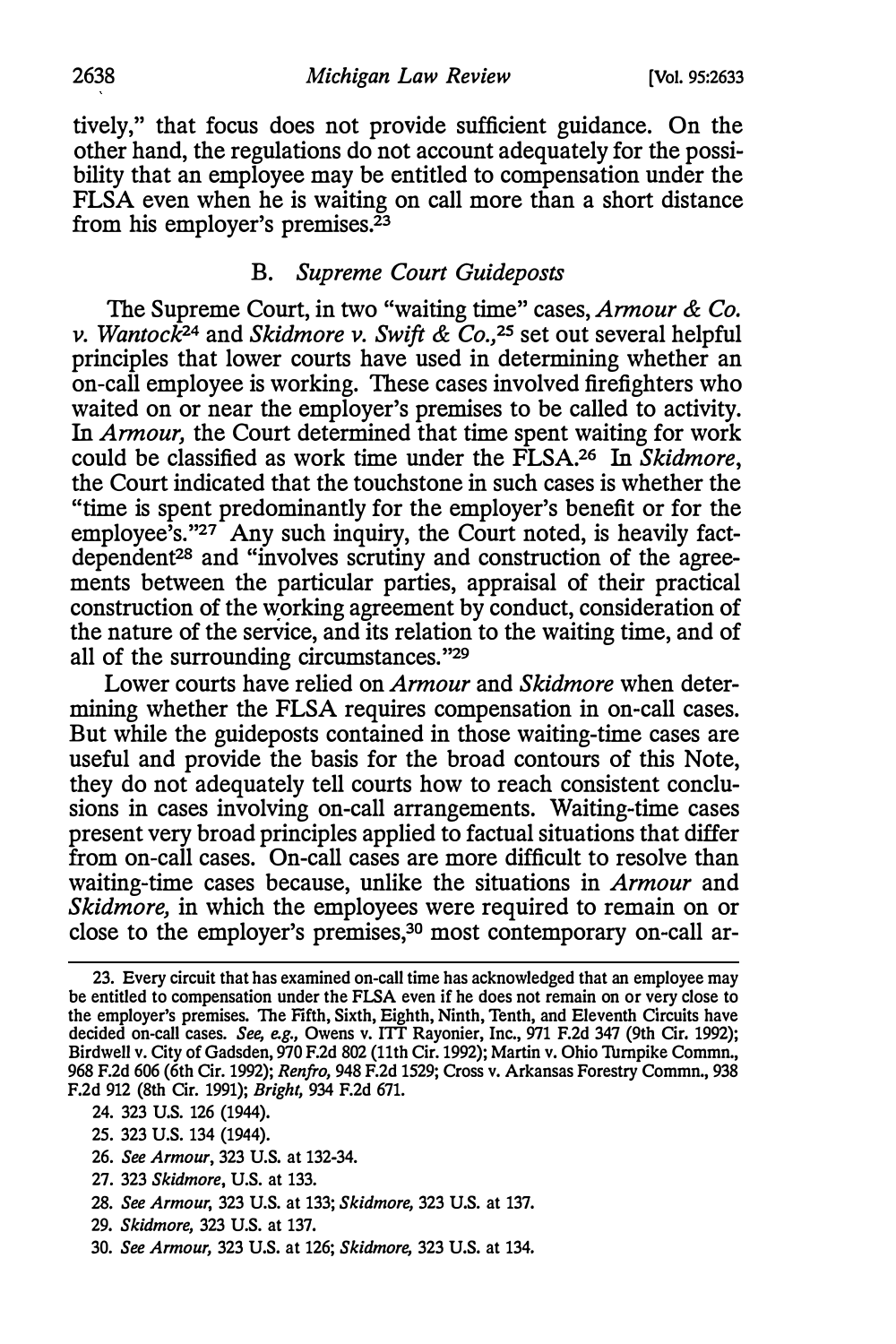rangements provide for greater physical freedom, permitting employees to go home and perform certain tasks for the employer without having to return to the employer's premises.<sup>31</sup> At the same time, the burden on the on-call employee may be greater. On-call shifts sometimes may last longer than waiting shifts and, in extreme cases, on-call employees may be placed on call the entire time they are not performing their regular service.<sup>32</sup> The differences between on-call cases and waiting-time cases thus compel a different analysis.

#### C. Confusion in the Lower Courts

Lower courts have not applied consistent analysis to on-call cases. The courts have disagreed over the broad outline of the test for determining what is work. The Sixth and Eleventh Circuits require compensation only when a severe burden has been placed on the employee,33 whereas the Tenth Circuit merely asks whether the burden on the employee interferes with the employee's personal pursuits.34 The elements of the test also vary among the circuits. For example, the Ninth Circuit looks at eight different factors,<sup>35</sup> while other courts apply fewer.<sup>36</sup> Some of these factors  $-$  for ex-

33. See Birdwell v. City of Gadsden, 970 F.2d 802, 810 (11th Cir. 1992) (requiring that a "severe" burden be compensated); Martin v. Ohio Turnpike Comrnn., 968 F.2d 606, 611 (6th Cir. 1992) (holding that to prevail an employee must show that the on-call duty "seriously" interferes with personal activities); see also Lurvey v. Metropolitan Dade County, 870 F. Supp. 1570, 1579 (S.D. Fla. 1994) (citing Birdwell).

34. See Armitage v. City of Emporia, 982 F.2d 430, 432 (10th Cir. 1993).

35. In Owens v. ITT Rayonier, Inc., 971 F.2d 347 (9th Cir. 1992), the court examined (1) whether there was an on-premises living requirement; (2) whether there were excessive geographical restrictions on employee's movements; (3) whether the frequency of calls was unduly restrictive; (4) whether a fixed time limit for response was unduly restrictive; (5) whether the on-call employee could easily trade on-call responsibilities[;] (6) whether use of a pager could ease restrictions; and (7) whether the employee had actually engaged in personal activities during call-in time.

971 F.2d at 351 (footnotes omitted). The Owens court also examined the employment agreement. See 971 F.2d at 354; see also Berry, 30 F.3d at 1183 (relying on the Owens factors). This Note argues that at least two of the Owens factors are not relevant to the question of whether on-call time is work. See infra Part III (arguing that courts should not consider whether employees can trade on-call duty, and that the existence of an agreement regarding the on-call time should not be given weight).

36. See Armitage, 982 F.2d at 432 (emphasizing the number of interruptions and the amount of time an employee has to return to a call); Birdwell, 970 F.2d at 808 (determining whether the on-call time was predominantly for the employer's benefit by examining whether employees could leave home while on call or work more than one job); Martin, 968 F.2d at 611-12 (examining whether the on-call employee could undertake personal pursuits by emphasizing the frequency of the calls and whether the call-in system was cumbersome); Renfro v. City of Emporia, 948 F.2d 1529, 1537-38 (10th Cir. 1991) (emphasizing the number of

<sup>31.</sup> See, e.g., Berry v. County of Sonoma, 30 F.3d 1174, 1178 (9th Cir. 1994) (finding that coroners who were on call could conduct some investigations from their homes).

<sup>32.</sup> See Bright v. Houston Northwest Med. Ctr. Survivor, Inc., 934 F.2d 671, 680 (5th Cir. 1991) (en bane) (Williams, J., dissenting) (noting that continuous on-call service precludes a wide range of activities); infra note  $78$ . But see infra notes  $78-81$  and accompanying text (arguing that the FLSA does not provide relief from continual on-call duty).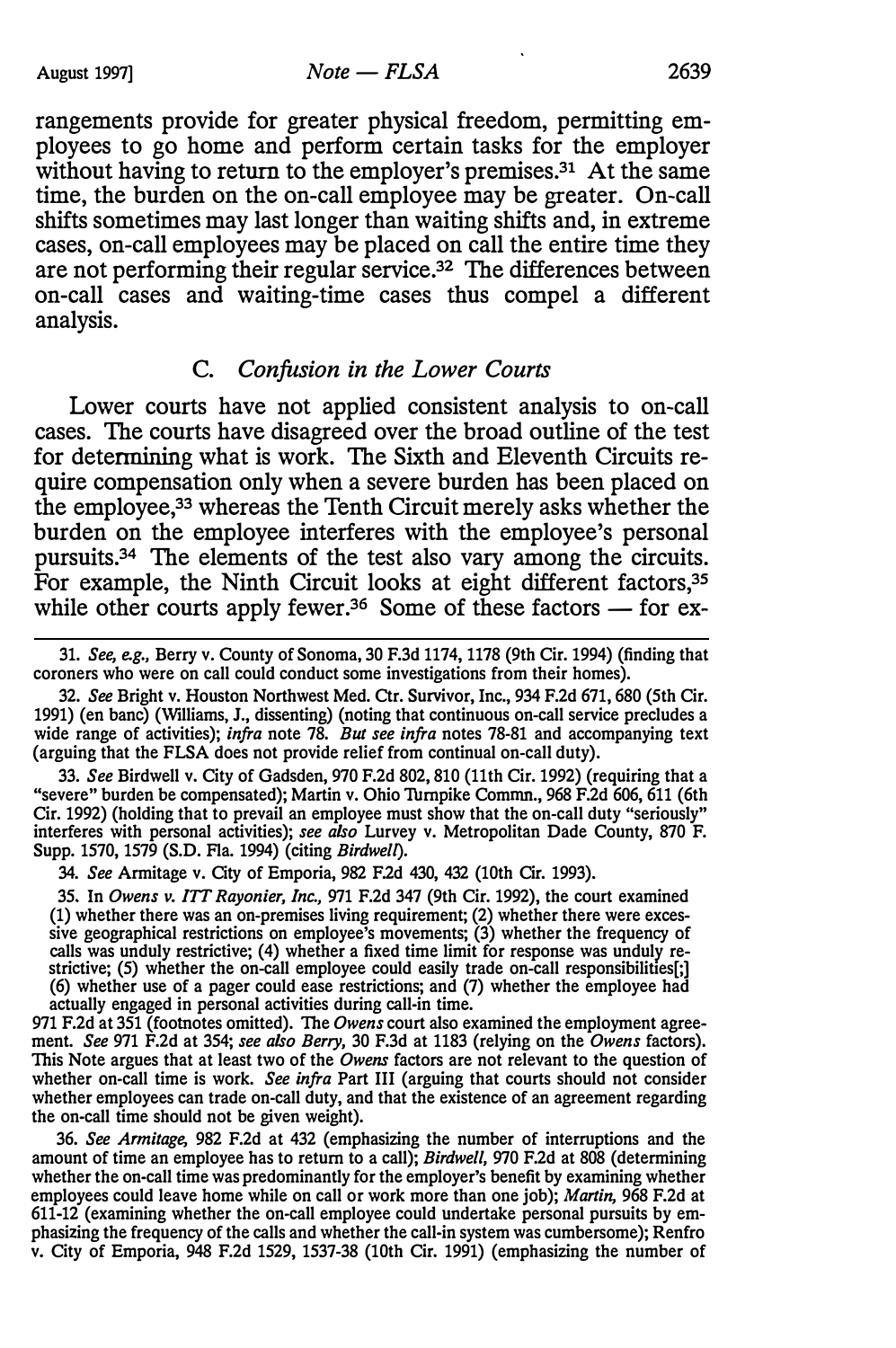ample, the ability to trade on-call shifts - have not been embraced uniformly,<sup>37</sup> and as discussed in Part III, do not further the analysis. In addition, nearly all circuits to consider on-call cases have failed to give adequate weight to the benefit an employer receives from the on-call arrangement.38 Consequently, courts have reached different conclusions in cases with similar facts.39

#### II. DEFINING WoRK IN ON-CALL CASES

This Part seeks to bring greater coherence to the determination of whether an on-call employee is working within the meaning of the FLSA. Courts should consider both the burden the on-call time places on the employee and the benefit the on-call employee provides to the employer.<sup>40</sup> Section II.A proposes an analytic approach to measure the burden on the employee. The burden on the employee is generally the focus of the dispute; whether a court finds that an employee's obligations constitute work most often depends on what he actively does for the employer and the extent to which the on-call service constrains his personal activities.41 Section II.B argues that courts should give greater weight to the benefit to the employer than they generally have. When the on-call activity  $-$  or inactivity — closely resembles regular duty, courts should presume the on-call time provides a valuable benefit to the employer. The greater the benefit to the employer, the more likely it is that the courts should require the employer to pay the minimum wage.

37. See infra Part III.

39. See Armour & Co. v. Wantock, 323 U.S. 126, 133 (1944) (noting that courts limit the scope of their opinions to the specific facts of the case and thus "[g]eneral expressions transposed to other facts are often misleading"); see also supra notes 13, 22.

40. See supra note 27 and accompanying text.

callbacks, whether the employee could hold another job, whether the employee could trade shifts, and whether the time could be used for personal pursuits); Cross v. Arkansas Forestry Commn., 938 F.2d 912, 916-17 (8th Cir. 1991) (noting that there could be no legal formula but emphasizing the ability to travel or to engage in personal activities, the required response time, the difficulty of monitoring calls, the possibility of the need to respond immediately, and whether the on-call employee was ever relieved from duty (citing Skidmore v. Swift, 323 U.S. 134, 136 (1944))).

<sup>38.</sup> Compare, e.g., Owens, 971 F.2d at 353-54 (examining seven factors and finding the benefit to the employer irrelevant) and Allen v. Atlantic Richfield Co., 724 F.2d 1131, 1137 (5th Cir. 1984) (examining benefit to employer, but giving it little weight) with Renfro, 948 F.2d at 1538 (giving weight to the benefit to the employer). For a discussion of the significance of the benefit to the employer, see *infra* section II.B.

<sup>41.</sup> See Armour, 323 U.S. at 133 (focusing on "[w]hether time is spent predominantly for the employer's benefit or the employee's"); cf. Tennessee Coal, Iron & R.R. Co. v. Muscoda Local No. 123, 321 U.S. 590, 598 (1944) (noting that work generally involves physical or mental exertion).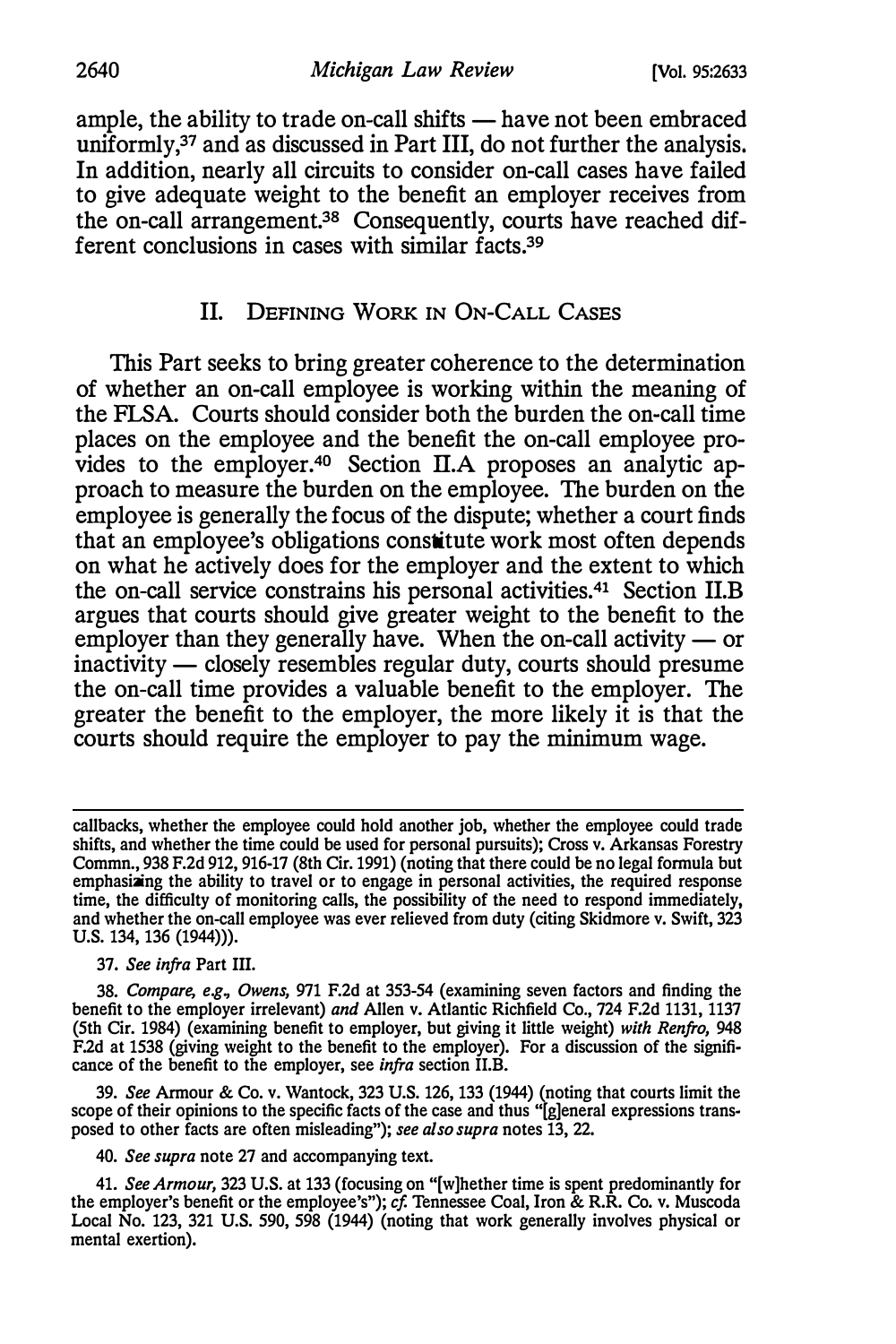This section argues that when courts consider the burden imposed on the on-call employee, they should examine (1) the number of times an employee is interrupted or called back to work; (2) the duration of the callbacks and interruptions; and (3) the amount of time an employee has before he must return to work. Courts should examine each of these factors in the context of the others; each of them alone might impose a minor burden, but several or all of them in combination could constitute a burden deserving compensation under the FLSA. When one element is especially burdensome, however, it may by itself compel compensation.

Courts should continue to give great weight to the first factor, the number of times the employer interrupts the employee or calls him back to the employer's premises. Frequent interruptions indicate that the on-call service both actively burdens the employee<sup>42</sup> and prevents him from engaging in personal activity, and may indicate that the on-call time closely resembles normal working hours, which, of course, would be compensable under the FLSA. In general, courts have found that where an employee is called back to work two or fewer times per twenty-four hours of on-call duty, the employee need not be compensated for the time he is inactive.<sup>43</sup> If, as anecdotal evidence suggests, the average call takes between one and three hours,44 two callbacks per twenty-four hours of on-call time should leave the employee with sufficient time to pursue most

44. Cf. Renfro, 948 F.2d at 1531 (average callback of one hour); Bright v. Houston Northwest Med. Ctr. Survivor, Inc., 934 F.2d 671, 673 (5th Cir. 1991) (en bane) (involving callbacks that averaged less than two hours and forty minutes); Cleary, 827 F. Supp. at 473 (average call, excluding travel time, of one hour and ten minutes).

<sup>42.</sup> See, e.g., Birdwell v. City of Gadsden, 970 F.2d 802, 807, 810 {11th Cir. 1992) (holding that an on-call employee, although required to report to his employer immediately and forbidden to leave town, was not sufficiently burdened to be entitled to compensation because he had never been called back); Renfro, 948 F.2d at 1537-38 (indicating that the frequency of callbacks — three to five per 24 hours — burdened the employee and was critical to the court's conclusion that employees must receive compensation for on-call duty).

<sup>43.</sup> Unless the court has found a significant constraint on an on-call employee beyond the number of interruptions, such as a quick response time, see Oliver v. Mercy Med. Ctr., Inc., 695 F.2d 379 {9th Cir. 1982) (noting the district court's unappealed ruling that on-call employees who had three minutes to return to work must be compensated for their on-call time), or constant attention to a radio, see Cross v. Arkansas Forestry Commn., 938 F.2d 912, 917 (8th Cir. 1991) (holding that employees could prevail where they were permitted to go 35-50 miles from home but were required to monitor radio calls continuously), employees have rarely prevailed when the number of interruptions or callbacks per day is two or fewer. See, e.g., Armitage v. City of Emporia, 982 F.2d 430 (10th Cir. 1992) (denying compensation when there were fewer than two callbacks per week); St. Clair v. City of Iola, No. 92-4024, 1994 U.S. Dist. LEXIS 14116, at \*10 (D. Kan. Aug. 26, 1994) (denying compensation for 1.15 interruptions per 24 hours); Cleary v. ADM Milling Co., 827 F. Supp. 472, 476 (N.D. Ill. 1993) {denying compensation for 1.25 calls per week); Burnison v. Memorial Hosp., Inc., 820 F. Supp. 549, 552 (D. Kan. 1993) (denying compensation when there were 1.1 to 1.4 calls per 24 hours).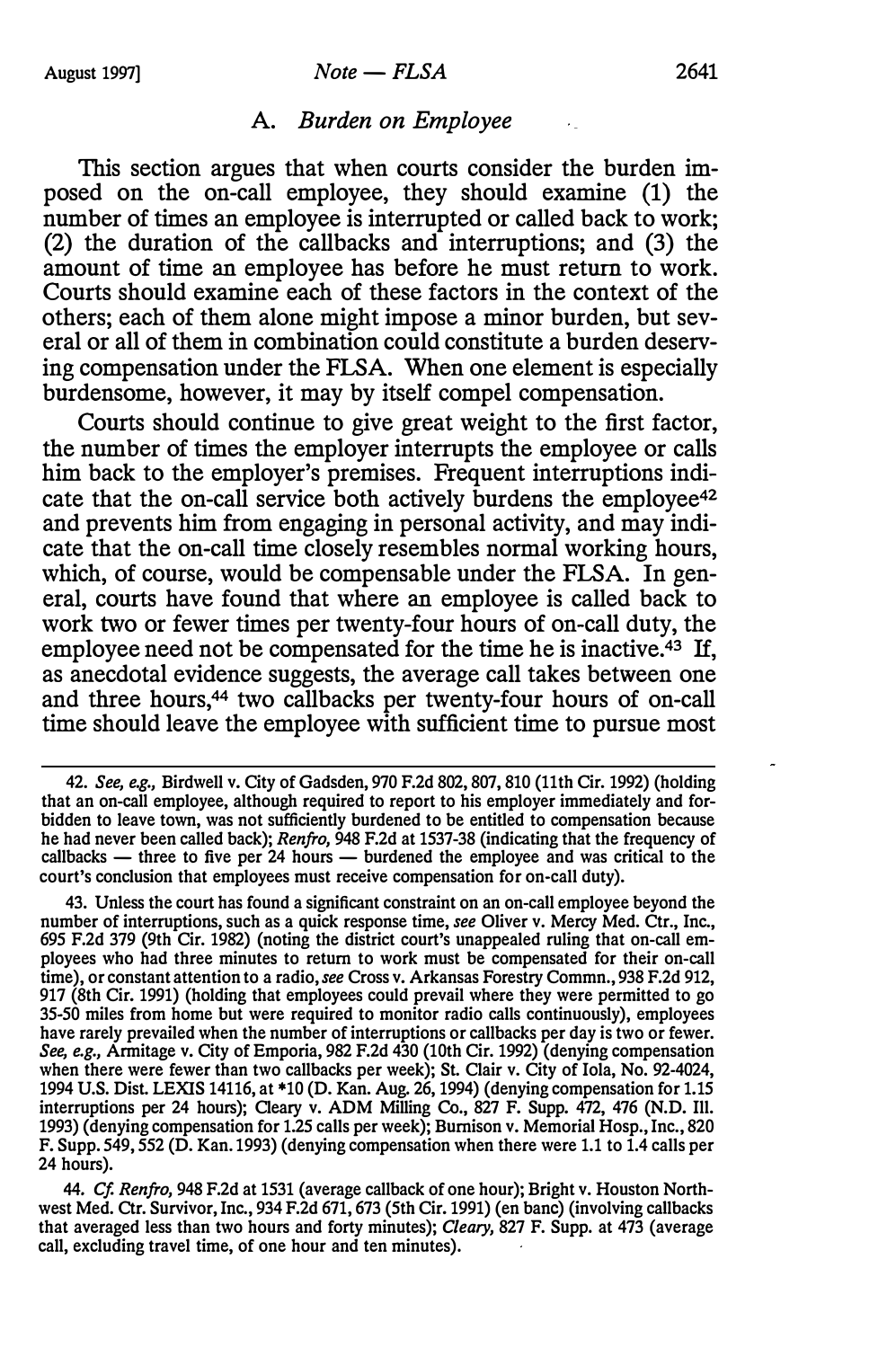of the same activities in which he would be able to engage if not on call.45

Courts should also consider the length of the interruptions in determining the employee's burden. When a response to a call is lengthy, the employee faces a greater burden because he has less time in that on-call shift to conduct other activities. For example, an on-call employee who is interrupted simply to provide an answer to a question over the telephone bears much less of a burden than an employee who must return to his employer's premises.

The final factor, the amount of time within which an employee must return to the employer's premises, also determines much of the burden he faces while on call. A required response time of three minutes is far more burdensome than a response time of twenty minutes.<sup>46</sup> Like the requirement that an employee remain on the employer's premises while on call, a short response time can restrict the activities an employee may pursue while on call.

As a benchmark, courts should find that response times of twenty minutes or more do not, by themselves, burden the employee enough to require compensation under the FLSA. Requiring a response in less than twenty minutes dramatically narrows the range of the employee's activities: workers in the United States live, on average, approximately twenty minutes from work,<sup>47</sup> and thus could go no farther from work than their home  $-$  or outside a twenty minute radius from work if they carry a pager or mobile  $t$ elephone  $-$  and would have to cease their activity immediately when called. Anecdotal evidence suggests that most people engage in nearly all of their leisure pursuits within a short distance of their homes,<sup>48</sup> and if employees live twenty minutes from their workplace and do not go far from home in their off time, a twentyminute response time permits them to do nearly all of the things

46. Compare Bright, 934 F.2d at 677-78 (finding a twenty minute response time not burdensome), with Oliver, 695 F.2d at 380 (noting district court's unappealed ruling that on-call employees who had three minutes to return to work must be compensated for their on-call time).

47. In 1990, the average commuting time in the United States was 22.4 minutes. See BUREAU OF THE CENSUS, U.S. DEPT. OF COMMERCE, STATISTICAL ABSTRACT OF TIIE UNITED STATES 625 (1996).

48. According to the Fifth Circuit, "[m]illions of employees go for weeks at a time without traveling more than seventeen miles from their place of employment." Bright, 934 F.2d at 678.

<sup>45.</sup> See, e.g., Bright, 934 F.2d at 674, 676 (involving employees who were called back an average of four to five times per week and who, while on call, could engage in normal personal activities at home, go shopping, and eat at restaurants); Cleary, 827 F. Supp. at 473-74 (involving employee who was called back, on average, 1.25 times per week and who could, while on call, go to the movies or the pool hall, watch television, entertain friends and family, and garden); Burnison, 820 F. Supp. at 552-53 (involving an employee called back 1.1 to 1.4 times per 24 hours who could, while on call, watch television, do housework, write letters, listen to music, read, and run errands).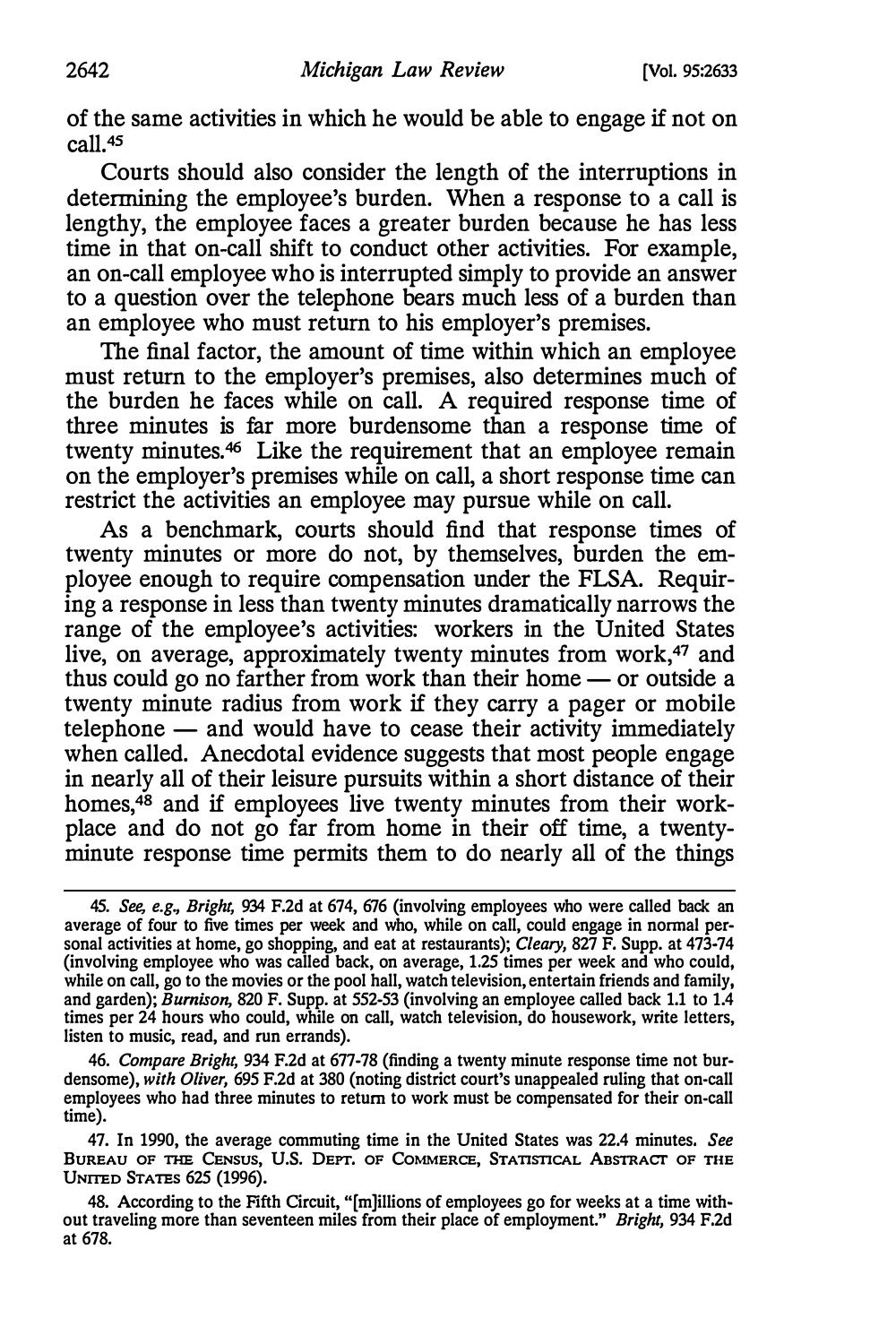they could do were they not on call.49 Actual practice in the workplace appears to reflect this conclusion, as twenty-minute response requirements appear to be common.<sup>50</sup>

On the other hand, an extremely short response time  $-$  five minutes, for example — should compel compensation even when the employee bears no other burdens.<sup>51</sup> Although such an arrangement is not as burdensome as a requirement that an employee remain on his employer's premises — because he may be able to wait at home — an extremely short tether places severe limits on the oncall employee's activity. There are very few things an employee may do if he must return to work in five minutes. Furthermore, the rapid response time provides a significant benefit to the employer because the matters get addressed nearly as quickly as they do when on-site employees do the work.<sup>52</sup>

These three factors need only be applied if the employee is required to respond while on call. If an employee need not respond to an employer's call, then the time on call should not be compensable. Such an employee has, in a sense, an infinite amount of time to

49. A twenty-minute tether would be a useful standard in most cases because it permits employees to pursue nearly all activities they would pursue if not on call. There may be some situations in which the size of the community would affect the activities the on-call employee would pursue if not on call, and that, therefore, should be taken into account. See Burnison, 820 F. Supp. at 554 (concluding that a five-minute response requirement was not burdensome because the employees lived in a small city). Alteration of the length of the tether should depend on what activities are available in the workplace's community, not on the distance each employee lives from work. Otherwise, employees who work for the same employer and provide the same service at the same location might be treated differently under the FLSA.

50. See, e.g., Renfro v. City of Emporia, 948 F.2d 1529, 1531 (10th Cir. 1991) (involving employees required to return to their employer's premises within 20 minutes); Bright, 934 F.2d at 673 (same).

51. See, e.g., Oliver, 695 F.2d 379 (noting the district court's unappealed ruling that oncall employees who had three minutes to return to work must be compensated for their oncall time), cf. Brown v. United States, 31 Fed. Cl. 585 (1994) (rejecting employer's motion for summary judgment when employees were required to respond in five minutes or less). Although Brown arose under the Federal Employees Pay Act (FEPA), 5 U.S.C. §§ 5541-5551 (1994), the court applied the same analysis as would apply under the FLSA.

Unless callbacks are so rare that an employee does not alter his personal activities, on-call duty requiring a response time of five minutes or less should be compensable, because in such cases the employee is essentially engaged to wait. See Armour & Co. v. Wantock, 323 U.S. 126, 133-34 (1944} (holding that an employee can be engaged to wait and that such an employee is entitled to payment of at least the minimum wage and an overtime premium); Birdwell v. City of Gadsden, 970 F.2d 802, 807, 810 (11th Cir. 1992} (holding, when employees had to report to their employer immediately and could not leave town, that employees were not entitled to compensation because they had never been called back); see also 29 C.F.R. § 785.17 ("An employee who is required to remain on-call on the employer's premises or so close thereto that he cannot use the time effectively for his own purposes is working while 'on-call.' "); Hours Worked/EMrs/On-Call Tune, 6A Lab. Rel. Rep. (BNA) (99 WAGE & HouR MAN.) 5219 (Nov. 16, 1988} (Smith, Admr.) (Wage and Hour Division of the Department of Labor opinion indicating that a five-minute response time for EMTs makes the on-call time compensable}. But see Rousseau v. Teledyne Movible Offshore, Inc., 805 F.2d 1245 (5th Cir. 1986) (refusing to grant compensation when employees were required to remain on a barge for one week}.

52. See infra section II.B (discussing the significance of the benefit to the employer).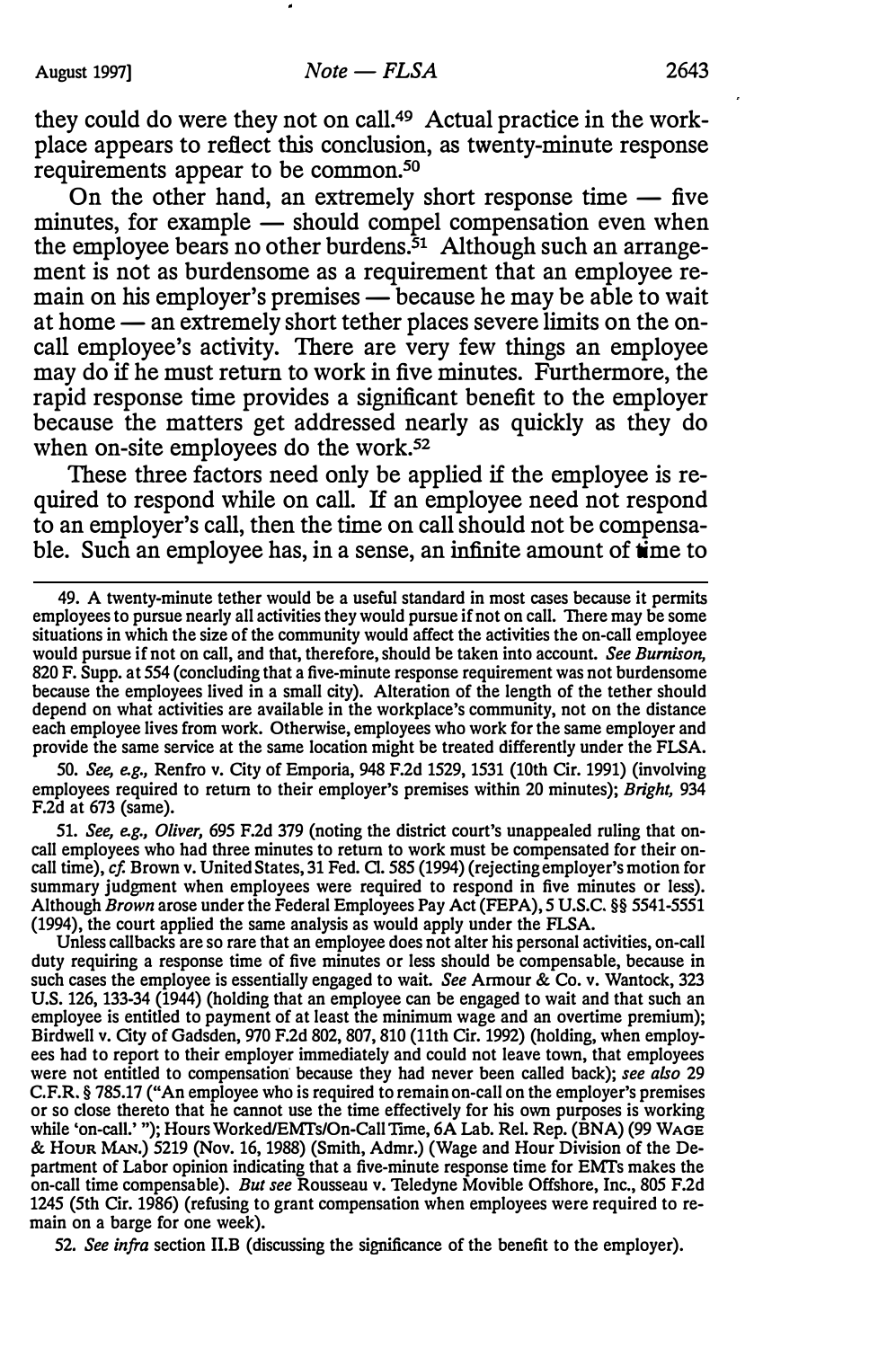respond and is not burdened by the duty. This situation arises when an employer has a list of employees he designates as "on call," but does not require any one of them to respond. Because no employee must return to work and give up his personal pursuits, no employee is tied to work. This is essentially no different from calling an off-duty employee to work;<sup>53</sup> the employee is "wait[ing] to be engaged"<sup>54</sup> and should receive no compensation.

Determining whether a response is mandatory should depend on practical, factual circumstances and not merely on the employer's policy. There may be instances in which a work rule states that responding to a call is voluntary, when in practice a response is mandatory. The touchstone for the courts should be whether or not an employee is treated adversely for refusing to respond to calls. Evidence of disciplinary action against employees who do not respond to calls should be enough to prove that the response is mandatory.<sup>55</sup> Courts should not conclude, however, that the arrangement is involuntary when those who do respond to the calls receive favorable treatment.<sup>56</sup> The FLSA seeks to constrain the employer's control over the workplace only in limited circumstances. Under the FLSA, so long as the employer pays the requisite minimum wage and overtime, he is free to promote employees and assign work as he wants.<sup>57</sup>

# B. Benefit to Employer From On-Call Service

The benefit to the employer is also relevant to the determination of whether an on-call employee is working under the FLSA. While nearly all lower courts that have examined on-call time have ignored this factor,<sup>58</sup> its use is consistent with Supreme Court precedent and with the equitable concerns that were central to the passage of the FLSA.

The Supreme Court has emphasized in its waiting-time cases that, in defining work, the benefit accruing to an employer is impor-

55. See, e.g., Renfro, 948 F.2d at 1537 (noting that employees were subject to discipline if they were late for callback).

56. See Norton v. Worthen Van Serv., Inc., 839 F.2d 653 (10th Cir. 1988) (holding that employers need to offer work to those who do not wait on the employer's premises).

58. See supra note 38.

<sup>53.</sup> Cf. Caryk v. Coupe, 663 F. Supp. 1243 (D.D.C. 1987) (holding that chauffeurs who did not have to wait on the employer's premises and had no responsibilities while waiting need not be compensated for waiting time).

<sup>54.</sup> See Skidmore v: Swift & Co., 323 U.S. 134, 137 (1944) ("Facts may show that the employee was engaged to wait, or they may show that he waited to be engaged."). An employee waiting to be engaged is not entitled to compensation under the FLSA. See Skidmore, 323 U.S. at 136.

<sup>57.</sup> The FLSA prohibits employers from discriminating against employees who assert their rights under the Act, see 29 U.S.C. § 215(3) (1994), but it does not prohibit employers from rewarding employees for doing more than is required under the Act.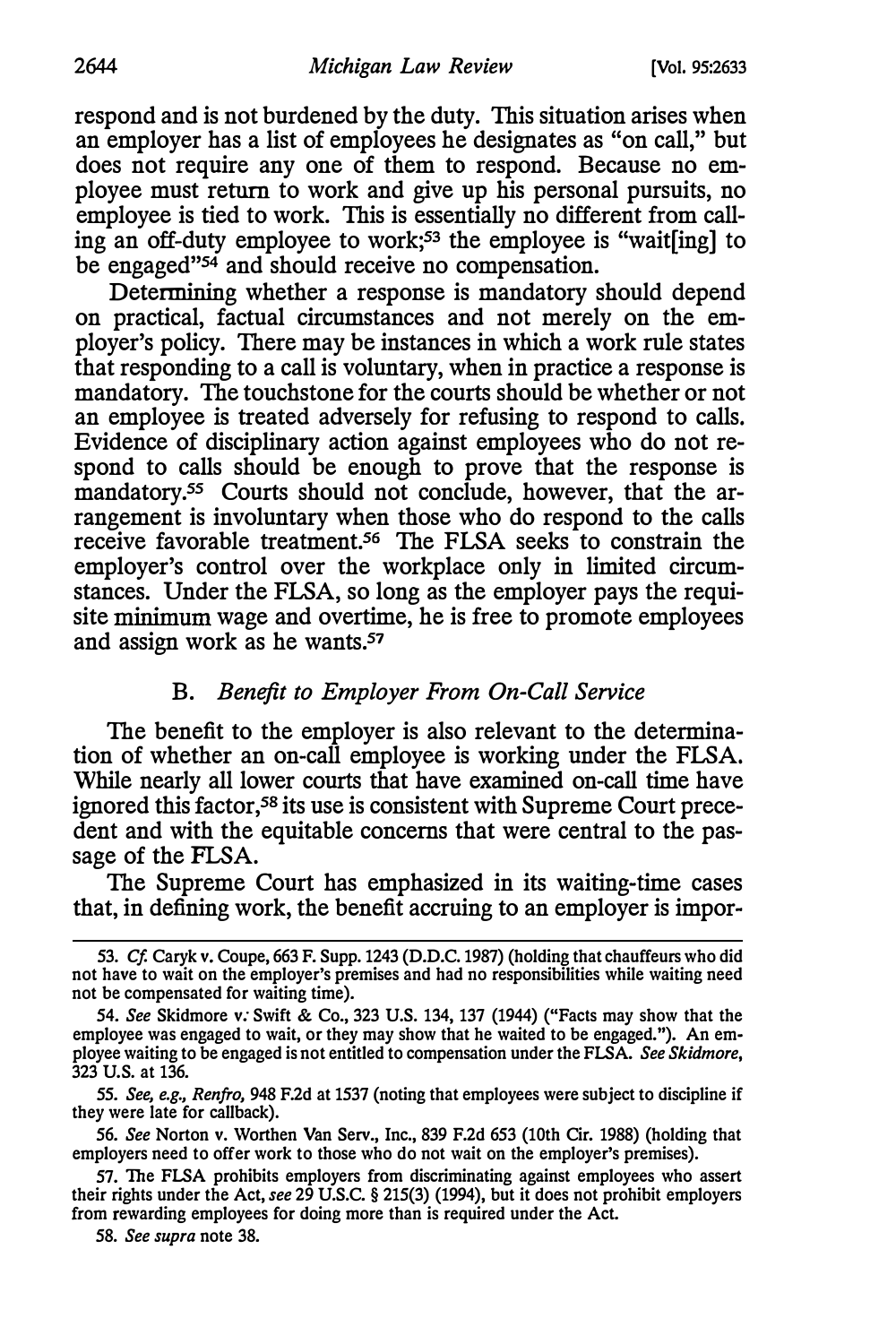tant.59 This benefit, according to the Court, need not depend on actual physical exertion by the employee.60 In Armour, the Court rejected an employer's argument that work required exertion and held that whether an employee was working under the Act did not turn solely on what the employee was doing.<sup>61</sup> An employee hired to do nothing but wait may be working and thus entitled to compensation by the FLSA.62 The relevant question is "[w]hether time is spent predominantly for the employer's benefit or for the employee's. "63 Likewise, in deciding whether an on-call employee is working, consideration of the benefit to the employer is critical.

In fact, the value of the service to the employer was an important consideration in Congress's establishment of the minimum wage. Promoting fairness to employees was a central motivation behind passage of the FLSA; the minimum wage and overtime provisions were intended in part to ensure that workers received fair payment for the benefit they produced.64 As introduced in the Senate, the bill that became the FLSA defined a "fair wage" as one "commensurate with the value of the service or class of service rendered."65 Although the bill as enacted replaced this language with a specific minimum wage, Congress did not reject the principle.66 There is also evidence that Congress embraced this principle be-

61. See Armour, 323 U.S. at 133; see also Reich v. New York City Transit Auth., 45 F.3d 646, 651 (2d Cir. 1995) (noting that compensation for work may be required where the employee does not exert himself). But see Phillips v. Lake County, 721 P.2d 326, 334 (Mont. 1986) (applying the FLSA and holding that on-call employees were not entitled to compensation solely because they did not exert themselves); Berry v. County of Sonoma, 30 F.3d 1114 (9th Cir. 1994). Berry involved coroners who were placed on call after a normal daytime shift. Because people die at all times of the day, coroners were called upon to investigate deaths during their on-call shifts in much the same way as they would have if somebody had died during their regular shifts. Despite the fact that the coroners did the same kind of work during both normal and on-call shifts, the court held that they were "waiting to be engaged" and denied them compensation for their on-call time. Berry's holding is unsound, however, because the court did not adequately consider the similarity between the on-call service and the regular service. See infra notes 69-73 and accompanying text.

62. See Armour, 323 U.S. at 132-33.

63. Armour, 323 U.S. at 133.

64. The statute's chief advocate, President Franklin D. Roosevelt, wanted to ensure that a person would receive a "fair day's pay for a fair day's work." Fair Labor Standards Act of 1937: Joint Hearings on S. 2475 & H.R. 7200 Before the Senate Comm. on Educ. and Labor and the House of Representatives Comm. on Labor, 75th Cong. 739 (1937) 54-55 [hereinafter Joint Hearings] (quoting message of President Roosevelt, 81 Cong. REC. 4983 (1937)).

65. Fair Labor Standards Act, S. 2475, 75th Cong.  $\S$  2(a)(14) (1937) (bill as reported to the full Senate on May 24, 1937).

66. The rejection of the provision had nothing to do with the equitable concern about employers who gained unfairly from the work of an employee. Congress eliminated the provision that called for a board to set a minimum wage because of widespread concern that the board would set a lower minimum wage in parts of the South and West, thereby giving those regions a competitive advantage. See, e.g., 83 ConG. REC. 7275 (1938) (statement of Rep. Norton); 82 CONG. REc. 1396-97 (1931) (statement of Rep. Griswold).

<sup>59.</sup> See Armour & Co. v. Wantock, 323 U.S. 126, 133 (1944).

<sup>60.</sup> See Armour, 323 U.S. at 133.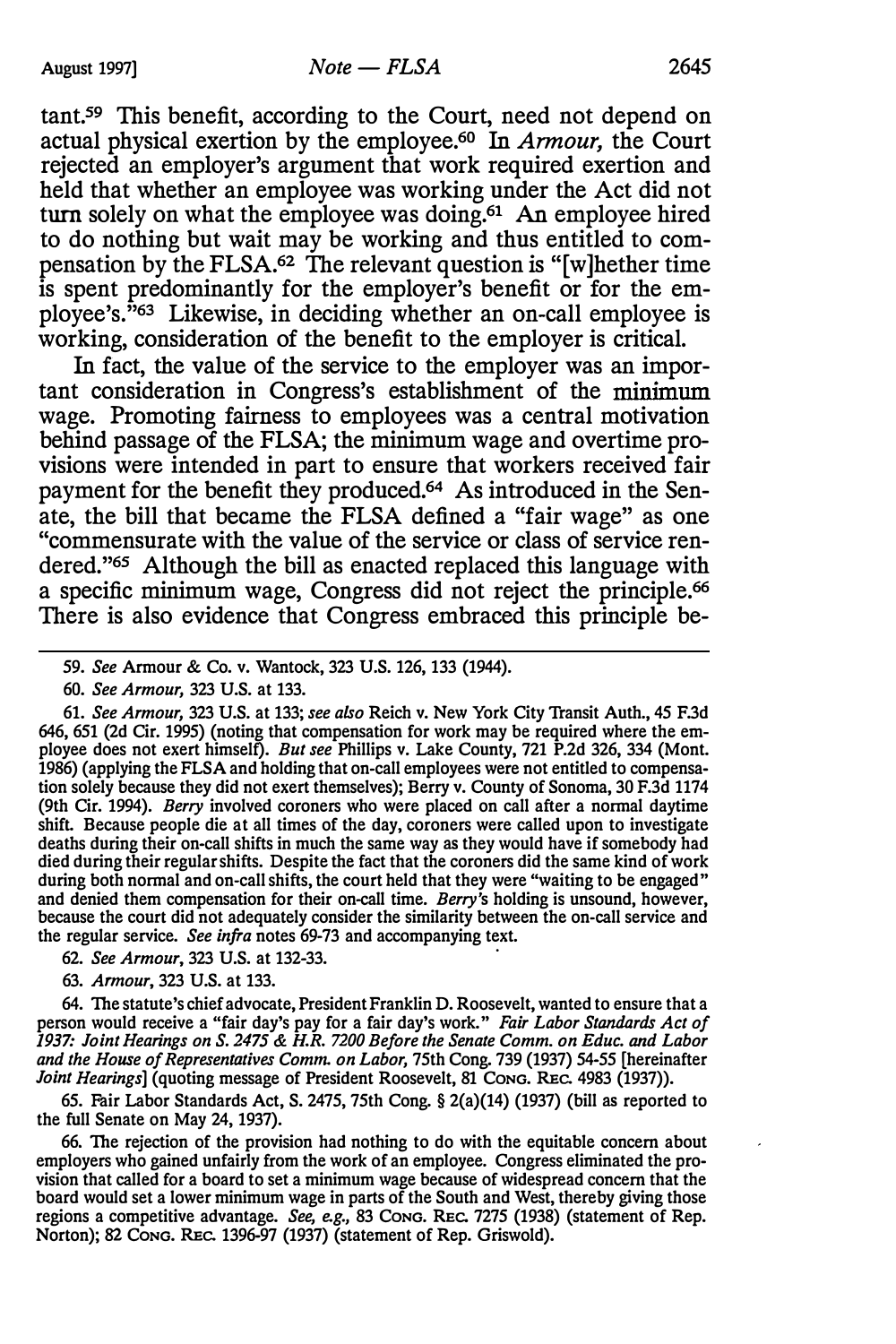cause many of the bill's proponents feared that the courts would strike down a wage not based on the value of the service to the employer.<sup>67</sup>

General policy concerns embedded in the FLSA also militate in favor of considering the benefits afforded employers from on-call service. The employer knows the employee will complete the task the employer needs done, even though the employee is not physically present. Having an employee who will respond to a call enables the employer to keep his workforce lean. $68$  If the employee did not have to respond, then the employer either would have to go without the service or would have to pay somebody at least the minimum wage to be present at the place of employment.

Courts should calculate how much benefit accrues to an employer by comparing the on-call service to regular service. The employer's placement of a worker on a regular shift indicates that the employer values the worker's services at the minimum wage or higher. When the on-call duty resembles regular duty in terms of the service provided at the employer's workplace, it should be considered work and thus compensable under the FLSA.<sup>69</sup> Similarly, when an on-call employee does something akin to another employee's on-premises work, a significant benefit inures to the employer, weighing in favor of compensation.70 The Supreme Court in Skidmore called on lower courts to examine the relation between waiting time and normal work time, $71$  and the facts of Armour<sup>72</sup>

67. The advocates of the FLSA believed that basing the minimum wage in part on the value of service was critical to its viability. The manager of the bill in the House of Representatives responded to the argument that a bill containing a uniform minimum wage would be unconstitutional by inserting into the *Congressional Record* this statement by a Roosevelt administration lawyer: "A minimum [wage] cannot be set without taking into consideration the value of services rendered." 83 CoNG. REc. 7306 {1938) (statement of Ben Cohen, inserted by Rep. Norton). Cohen also stated that a low minimum wage would be easier to justify constitutionally because it would not be hard to show that the services were worth the amount set. See id. Furthermore, Attorney General Robert H. Jackson testified: "[A] minimum-wage law, Federal or State, which paid no regard to the fixing of the value of the services, would be on dangerous constitutional ground." Joint Hearings, supra note 64, at 88.

68. See Miller, supra note 3, at 57.

69. Berry v. County of Sonoma, 30 F.3d 1174 (9th Cir. 1994), illustrates that the benefit to the employer is high when on-call service resembles regular service. That case involved oncall coroners who performed many investigations while on call. In many instances, the coroners needed to respond quickly in order to investigate or to record the deaths. Because deaths occur at all times of the day and night, the coroners could not control the flow of their work; it is possible that as many investigations occur during on-call hours as during regular hours. In such a situation, the employer is getting as much benefit from the on-call service as from the regular service. The similarity between on-call duty and regular duty may also suggest that the burden on the employee is greater because an employee generally has less control over his time when at work than at home. See Berry, 30 F.3d at 1183-84.

70. Cf. Brock v. EI Paso Natural Gas Co., 826 F.2d 369 {5th Cir. 1987) {denying compensation to gas pipeline employees who served as security guards during on-call time).

71. See Skidmore v. Swift & Co., 323 U.S. 134, 137-38 (1944).

72. See Armour & Co. v. Wantock, 323 U.S. 126, 127-28 (1944).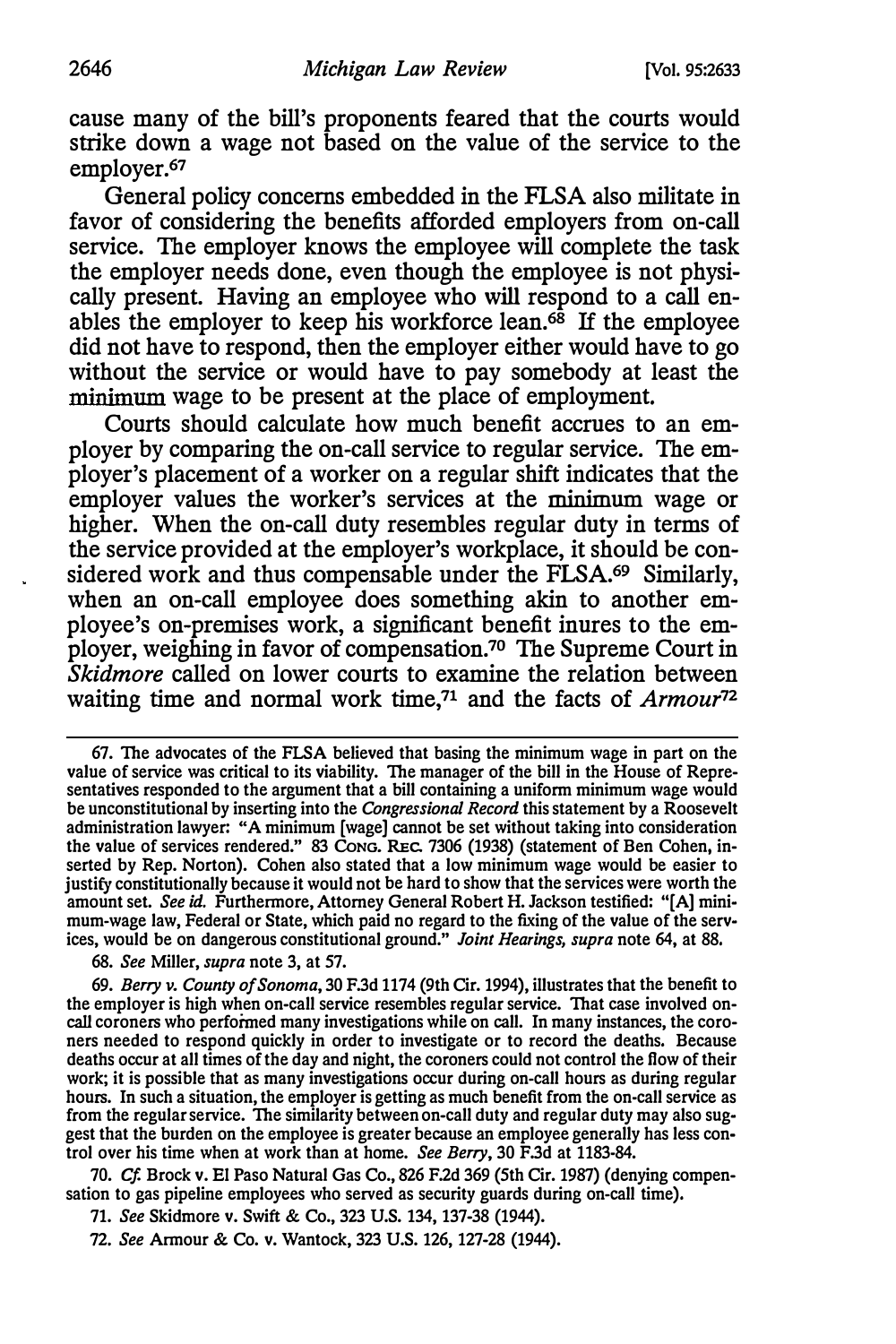suggest that on-call time that resembles other work time should be compensable. In Armour, firefighters were required to remain on the employer's premises while not on their regular shifts. The court held that the employer had to compensate them because as firefighters they were hired to wait.73 Thus, when an employee's  $\alpha$ activity — or inactivity — while on call is similar to his normal onpremises duty, there is a strong implication that the value to the employer is higher, entitling the employee to compensation.

In sum, compensability for on-call service under the FLSA depends on what the employee does, what he is unable to do with his personal life because of the constraints placed on him, and how much the employer gains from his service. Focusing on the number and length of the calls and the speed with which an employee must respond captures both the employee's exertion and the constraints the service imposes. Considering the value of the on-call service is consistent with Supreme Court precedent and the Act's legislative history. Courts should therefore use this analysis to fill the gaps left by the statute.

#### III. ELIMINATING EXTRANEOUS FACTORS

This Part argues that courts have frequently considered irrelevant factors when deciding whether an on-call employee must receive compensation, and offers two rules to prevent courts from getting side-tracked. In section III.A, this Part argues that it is irrelevant that an employee may trade an on-call shift; once an employee has taken a shift, it should not matter that he once had the option to trade it away. In section III.B, this Part contends that it is irrelevant whether or not particular on-call employees have agreed not to receive compensation, as the FLSA prohibits employers or employees from contracting around the requirements of the Act.

# A. Trading Shifts

In a number of cases, courts have inquired whether employees may trade on-call shifts.<sup>74</sup> These courts reasoned that if an employee could trade on-call shifts, the employee would have more freedom from the demands of the employer, and his burden therefore would be lighter.75 Correspondingly, in these courts' view, an

<sup>73.</sup> See Armour, 323 U.S. at 133.

<sup>74.</sup> See, e.g., Service Employees Intl. Union, Local 102 v. County of San Diego, 60 F.3d 1346, 1354-55 (9th Cir. 1995), *cert. denied,* 116 S. Ct. 774 (1996); *Berry,* 30 F.3d at 1184-85; O'Brien v. DeKalb-Clinton Counties Ambulance Dist, 3 Wage & Hour Cas. 2d (BNA) 37 (W.D. Mo. 1995); Matthew M. Smith & Steven H. Winterbauer, Overtime Compensation Under the FLSA: Pay Them Now or Pay Them Later, 19 EMPLOYEE REL. L.J. 23, 40, 44 (1993) (noting that courts consider an employee's freedom to trade on-call shifts).

<sup>75.</sup> See, e.g., Owens v. TIT Rayonier, Inc., 971 F.2d 347, 351 (9th Cir. 1992) (finding the ability to trade on-call responsibility important in determining whether an employee could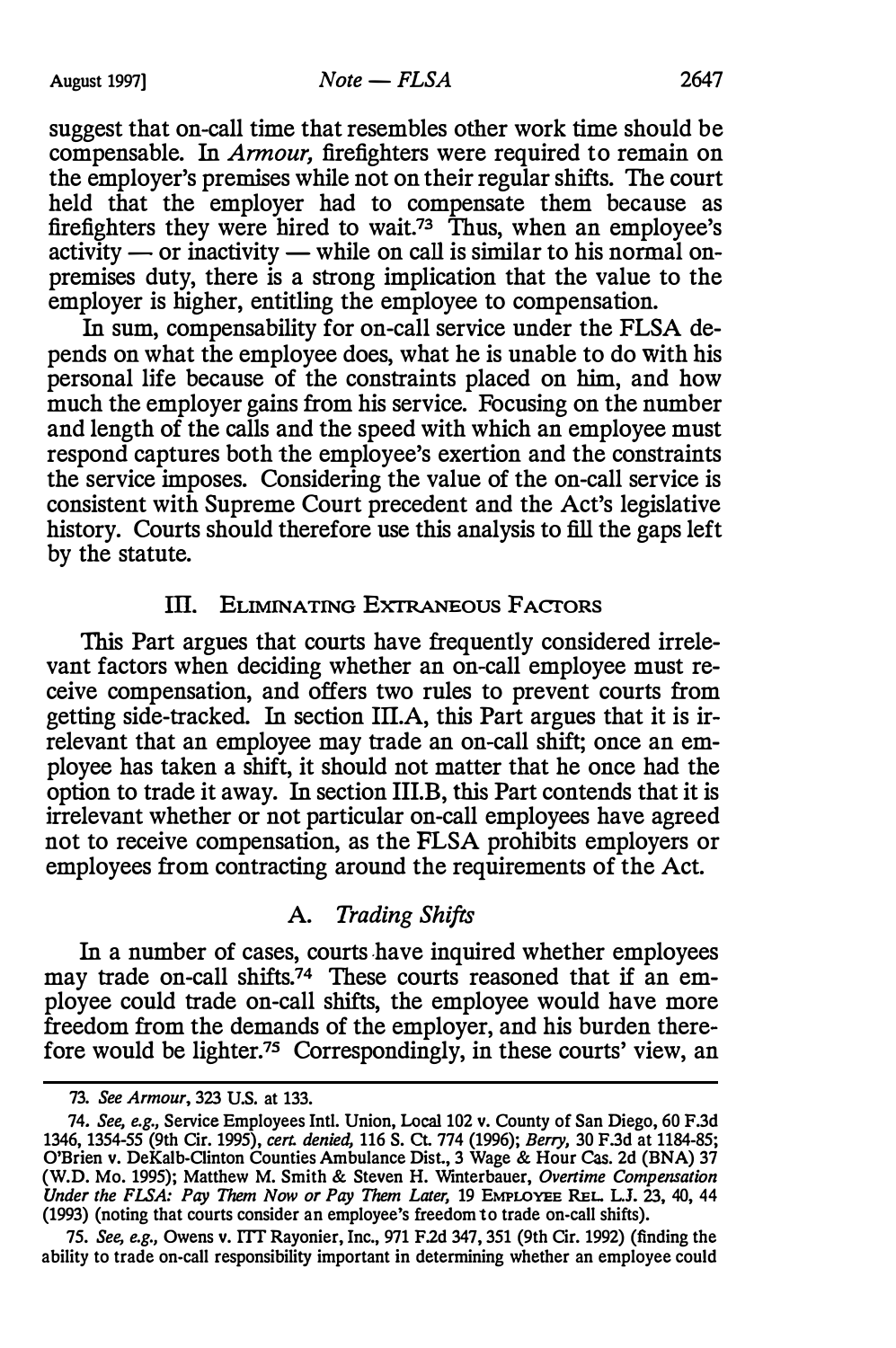employee who could not trade on-call time would face a greater burden.

Whether employers permit employees to trade on-call shifts should not enter into the determination of whether an employee is working while on call. The ability to trade shifts does not change the nature of the time spent while actually on call. How the employee came to perform the service should not matter: "'[T]he crucial question [under the FLSA] is not whether the work was voluntary, but rather whether the [p]laintiff was in fact performing services for the benefit of the employer with the knowledge and approval of the employer."76 An employee who accepts a normal shift of work must be compensated, even though he voluntarily accepted it and possibly could have traded it. On-call time should be treated no differently.

The difference between trading on-call shifts and trading the duty to respond when actually on call is critical. The ability to trade an on-call shift allows the employee respite from work but does not alter the constraints on the employee or the benefit to the employer. By contrast, if an employee who is on call may get another employee to respond to a call, the burden on the first employee is much lower because he is not constrained - he need not return a call.77

One could argue that the ability to trade on-call duty ensures that an employee is completely free from work at some time during his employment, lightening that employee's burden. In some circumstances, an employee may be on call for the entire time he is not working on his normal shift, and some courts have considered such continual on-call duty an added burden weighing in favor of compensability.78 An employee who is always on call may never be able to visit other parts of the country or take a second job, and may be affected psychologically by the inability ever to be completely free from work. Allowing an employee to trade an on-call

engage in personal pursuits); Brock, 826 F.2d at 373 {finding that trading of waiting duty permits employees to leave their employer's premises).

<sup>76.</sup> Truslow v. Spotsylvania County Sheriff, 783 F. Supp. 274, 278 (E.D. Va. 1992) (quoting Steiner v. Mitchell, 350 U.S. 247, 251 {1956)).

<sup>77.</sup> Compare Brock, 826 F.2d at 373 (referring, apparently, to the ability to trade the duty to respond while on call) with Berry, 30 F.3d at 1184-85 (considering the relevance of the ability to trade on-call shifts).

<sup>78.</sup> See Cross v. Arkansas Forestry Commn., 938 F.2d 912, 917 (8th Cir. 1991) (considering whether an employee has a respite from the on-call duty); Darrah v. Missouri Highway & Transp. Commn., 885 F. Supp. 1307 (W.D. Mo. 1995) (considering the burden on an employee from continual on-call service). But see Bright v. Houston Northwest Med. Ctr. Survivor, Inc., 934 F.2d 671, 679-80 (5th Cir. 1991) (en bane) {holding that the FLSA does not account for the burden of continual on-call duty); M.D. Rubenstein, Recent Development, 66 TUL. L. REV. 1517 (1992) (discussing *Bright's* analysis of continual on-call duty).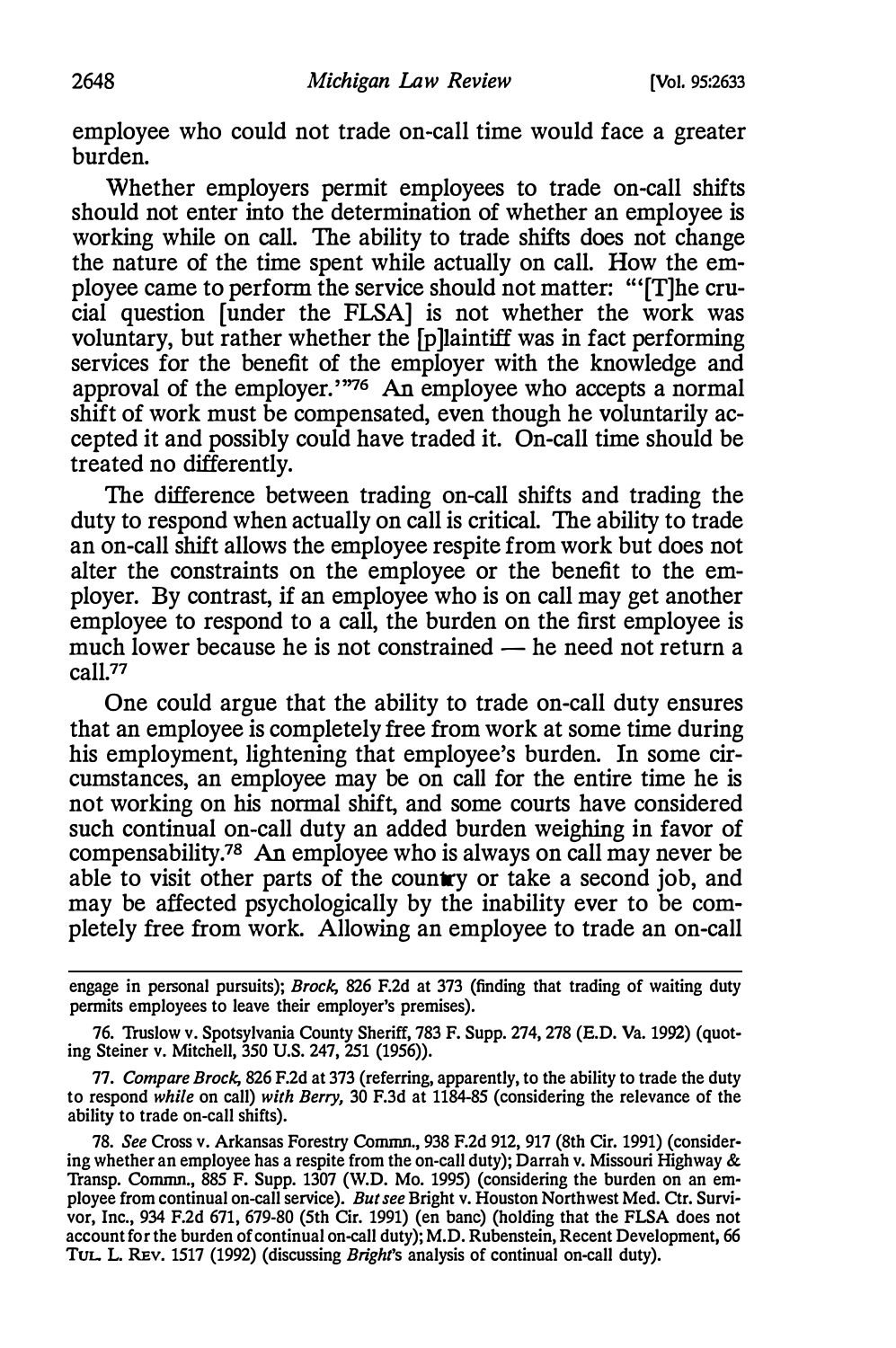shift therefore might be justified as a way to reduce the burden caused by the accumulation of past on-call duty.

While continual on-call duty is harsh, the FLSA does not provide relief in this area, as the accumulation of past on-call duty cannot support compensation. The overtime premium compensates employees for working long hours. That premium does not increase once the forty-hour week threshold has passed, and it begins anew every week. $79$  An employee who has worked one hundred hours in one week, for example, is not entitled to additional consideration the following week if a question of compensable time arises.80 Thus, courts should not use the ability to trade an on-call shift as evidence that an employee is not burdened. Courts should look at the period of time in question and examine the benefit to the employer and the burden on the employee to determine whether an employee has worked.

### B. Employment Agreements

This Section argues that employers may not contract around the requirements of the FLSA to avoid compensating on-call employees. Some courts have relied on the existence of employment agreements in finding that on-call time is not compensable. ${}^{81}$  Implicit in this reasoning is a belief that employers and employees know more than courts about the nature of the on-call time and that they can therefore better determine whether such time is work or not.

This approach, however, contradicts the FLSA. It both conflicts with Skidmore v. Swift & Co.<sup>82</sup> and undermines the principles at the foundation of the FLSA. Agreements are relevant only insofar as they help to determine how an employee is constrained while on call.

82. 323 U.S. 134 (1944).

<sup>79.</sup> See 29 U.S.C. § 207(a)(l) (1994); see also Bright, 934 F.2d at 678 (noting that the FLSA is structured on the basis of a work week).

<sup>80.</sup> See Bright, 934 F.2d 671 (5th Cir. 1991) (rejecting the argument that an employee who was always on call when not at work faced a sufficient burden to require compensation).

<sup>81.</sup> A number of courts have given weight to the existence of the agreement, not just its substance. See Brock, 826 F.2d at 374 & n.8 (giving weight to the existence of an agreement, declining to examine the reasonableness of the agreement under the FLSA, and holding that an agreement is a "'circumstance to consider'" (quoting Allen v. Atlantic Richfield Co., 724 F.2d 1131, 1136 (5th Cir. 1984))); Rousseau v. Teledyne Movible Offshore, Inc., 805 F.2d 1245, 1248 (5th Cir. 1986) (holding that the existence of an agreement is a fact to consider); Allen, 724 F.2d at 1135 (considering the mere existence of agreement); Brown v. Luk, Inc., 3 Wage & Hour Cas. 2d (BNA) 560, 564 (N.D.N.Y. 1996) (indicating that the existence of an agreement was relevant independent of consideration of the burden on the employee); Cleary v. ADM Milling Co., 827 F. Supp. 472, 476 (N.D. Ill. 1993) (finding the existence of an agreement regarding on-call time damaging to the employee's claim).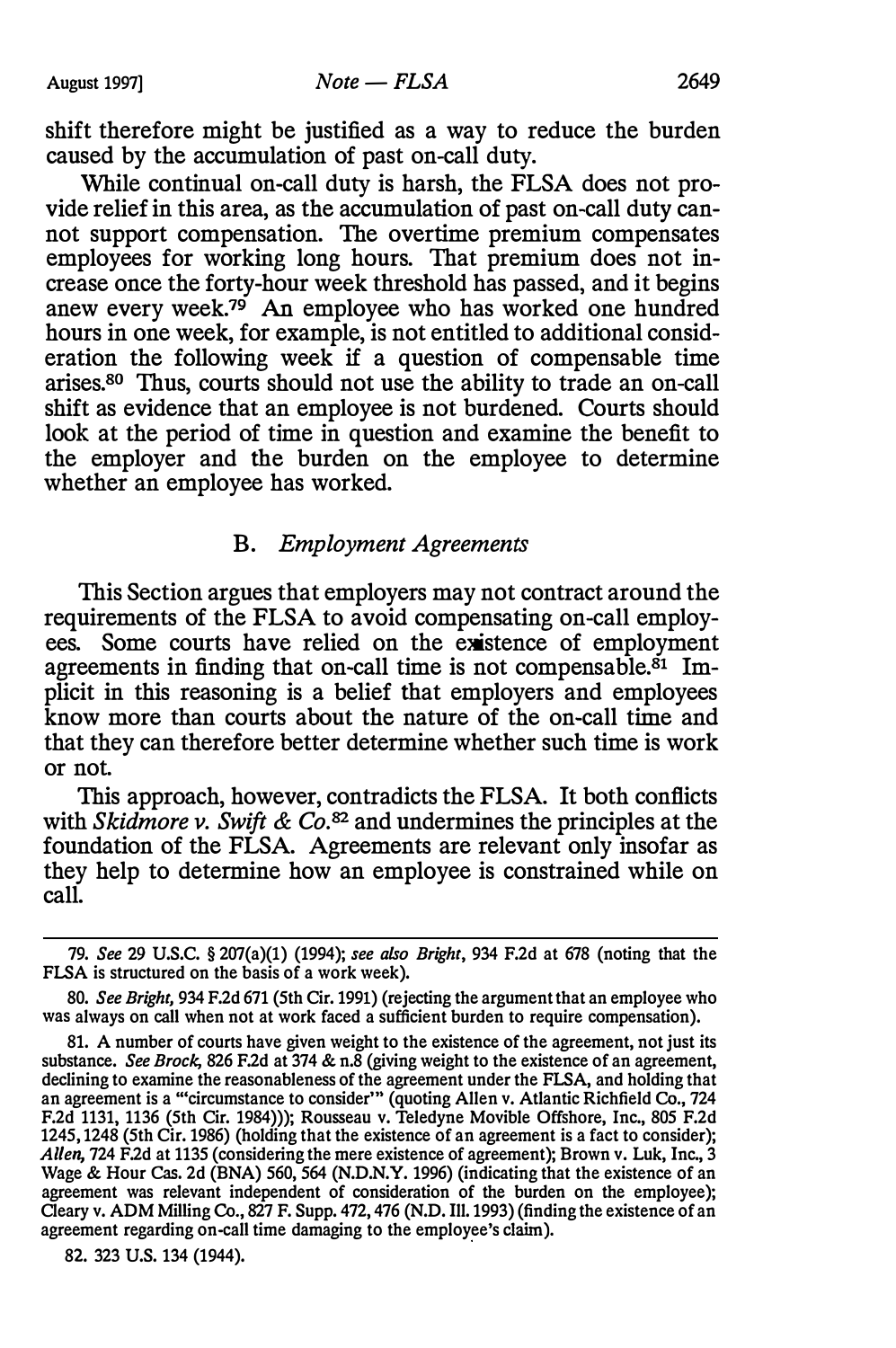Even when the facts of a case would otherwise lead a court to conclude that an employee is working while on call and is thus entitled to compensation under the FLSA, the reasoning of some courts would allow agreements between employers and employees to preclude payment for on-call time.<sup>83</sup> Those who believe agreements should receive weight argue that resolving the question of whether certain activity or inactivity constitutes work requires a more subtle inquiry than a court may be able to accomplish. According to this view, the parties know best whether employees are working while on call, and their own conclusion, as embodied in their agreement, is of value.<sup>84</sup> An employer and its employees certainly know more about the nature of the duties of on-call employees than would a court.85 Presumably, an employee who is indeed working would not accept an agreement that denied him the minimum wage.

The notion that agreements can be weighed, or even be dispositive, stems from *Skidmore*.<sup>86</sup> In *Skidmore*, the Court stated that courts should examine agreements in determining whether an employee is working while on waiting time: "The law does not impose an arrangement upon the parties. It imposes upon the courts the task of finding what the arrangement was." $87$  Some courts have interpreted "arrangement" to mean "agreement," and have con-

83. See Brock, 826 F.2d at 374 (giving the existence of an agreement weight in concluding that on-call time was not compensable}; see also supra note 81.

In 1985, the Department of Labor issued a bulletin indicating that agreements could resolve the issue in some circumstances. See Wage-Hour Division Publication 1459 (May 1985) (opining that when an on-call employee is "uninterrupted for long periods of time, any reasonable agreement of the parties for determining the number of hours worked will be accepted"}. The Department's interpretation of this issue is only entitled to deference to the extent it is persuasive. See supra note 21. As this section argues, that interpretation is not persuasive to the extent other factors, see supra Part II and supra note 51 (involving very short response times), indicate compensation is required and the agreement does not reflect this. The test of reasonableness must be based on the requirements of the statute, not on the opinions of the parties.

84. See Jewell Ridge Coal Corp. v. Local No. 6167, United Mine Workers, 325 U.S. 161, 169-70 (1945) (declining to decide whether employees may resolve the question of what is working time); Service Employees Intl. Union, Local 102 v. County of San Diego, 60 F.3d 1346, 1355 {9th Cir. 1995) (noting that an "employment agreement between the parties suggests [the employer and employee] envisioned on-site night duty as work"); Berry v. County of Sonoma, 30 F.3d 1174, 1181 {9th Cir. 1994) (noting that "the existence of such [on-call] agreements assists the trier of fact in determining whether the parties characterized the time spent waiting on-call as actual work");  $cf. 29 \text{ C.F.R.}$  § 785.23 (1994) (allowing agreements to control when an employee remains on the employer's premises because it is "difficult to determine the exact hours worked under these circumstances"). In contrast, the regulations providing guidance for "waiting-time" situations do not state that agreements will be dispositive. See 29 C.F.R. §§ 785.14-.19.

85. See Berry, 30 F.3d 1174. The court in Berry explicitly stated that agreements cannot be dispositive of the issue. See 30 F.3d at 1180 n.5. Nonetheless, it went on to conclude, despite some evidence to the contrary, that the on-call time was not compensable, in large part because of the weight accorded to the existence of an agreement between the employers and employees regarding on-call time. See 30 F.3d at 1187.

86. Skidmore v. Swift & Co., 323 U.S. 134 (1944). 87. Skidmore, 323 U.S. at 137.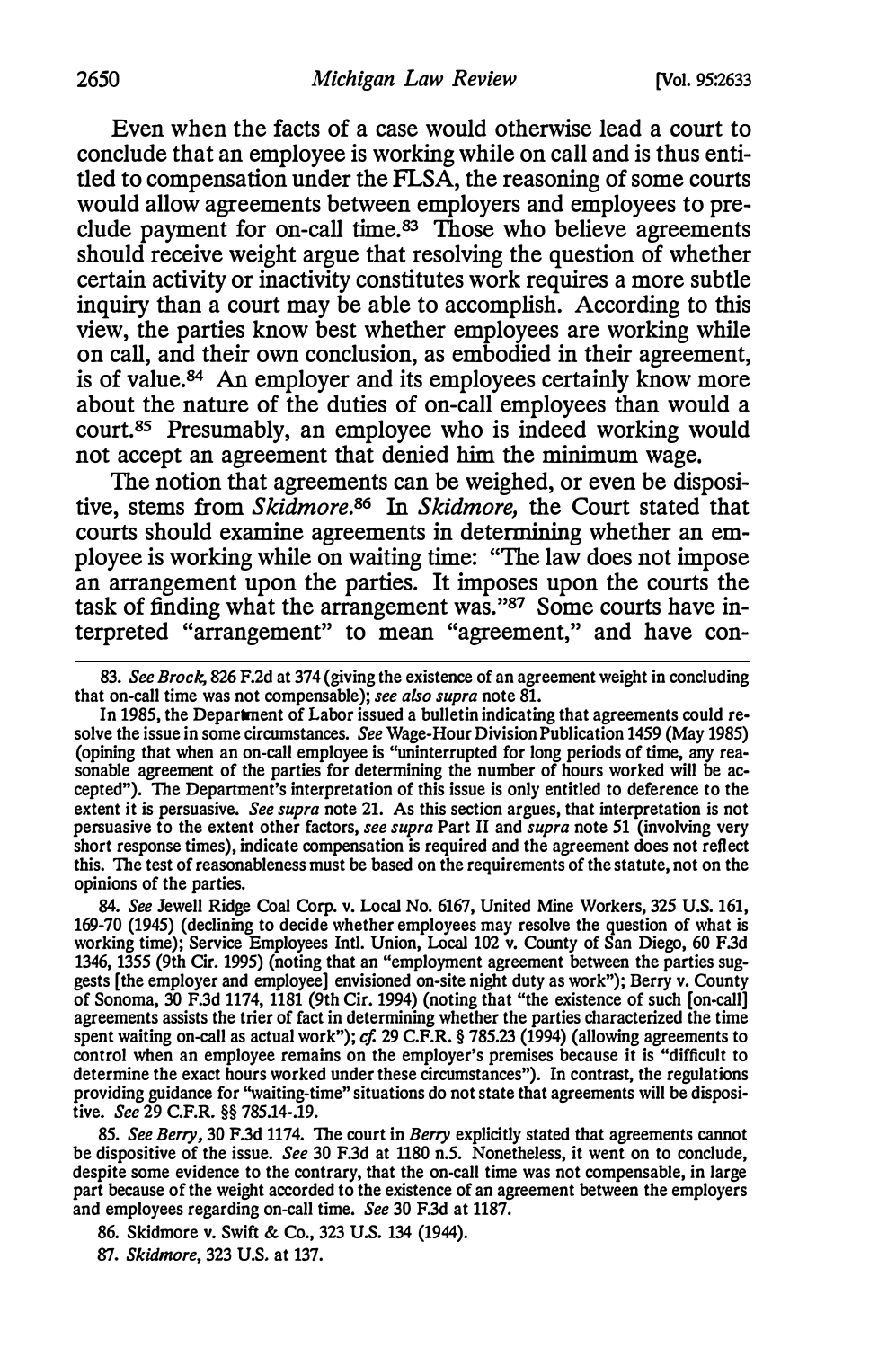eluded that the agreement that the parties have reached must be enforced.88 This view maintains that because the court cannot meddle with an agreement, its inquiry ends with what the agreement says.

Skidmore cannot be used to support the argument that agreements are to be given weight in and of themselves. Had the agreement in Skidmore been dispositive, the Court would have remanded to the lower court only to examine the agreement. Moreover, less than a year after deciding Skidmore, the Supreme Court in Jewell Ridge Coal Corp. v. Local No. 6167, United Mine Workers<sup>89</sup> refused to embrace Justice Jackson's argument that Skidmore meant that employees and employers could decide for themselves whether on-call time was "work." Instead, the Court indicated that in that case it would not reach questions involving "the use of bona fide contracts or customs to settle difficult questions as to whether certain activity or nonactivity constitutes work."90

The FLSA does not suggest that employers and employees may decide that certain on-call time is not work. In fact, to do so would undermine the Act's central premise that employees do not have adequate bargaining power to ensure a fair minimum wage for their labor.<sup>91</sup> The statute does not mention on-call service, but nothing in the text suggests that an employer may contract around the requirement that all employees receive compensation for work.<sup>92</sup> The language of the FLSA shows that such compensation is mandatory: "Every employer shall pay to each of his employees" the required minimum wage.93 The overtime provision is similarly emphatic: "Except as otherwise provided in this section, no employer shall employ any of his employees ... for a workweek longer than forty hours unless such employee receives [an overtime premium]. "94

90. 325 U.S. at 169-70.

91. See Brooklyn Sav. Bank v. O'Neil, 324 U.S. 697, 706-07 (1945) (noting that the FLSA is a response to unequal bargaining power between employers and employees); cf. Barrentine v. Arkansas-Best Freight Sys., Inc., 450 U.S. 728, 739 (1981) (noting that the intention of the FLSA "was to protect all covered workers from substandard wages and oppressive working hours"); Berry v. County of Sonoma, 30 F.3d 1174, 1181-82 (9th Cir. 1994) (involving employees who claimed that the "agreement" was not the product of real negotiation and as such was not something to which they had agreed).

92. The FLSA specifically allows certain agreements to trump the minimum wage and overtime requirements. *See* 29 U.S.C.  $\S$  207(b)(1), (b)(2), (e)(7), (f) (1994). None of the exceptions, however, applies to on-call time.

93. 29 U.S.C. § 206(a) (1994) (emphasis added). 94. 29 U.S.C. § 207(a)(1) {1994).

<sup>88.</sup> See Brock, 826 F.2d at 374 (indicating that the mere existence of an agreement can be relevant to detennining whether an employee must be compensated under the FLSA); cf. supra note 82 (listing cases considering relevant the existence of an agreement).

<sup>89. 325</sup> U.S. 161 (1945).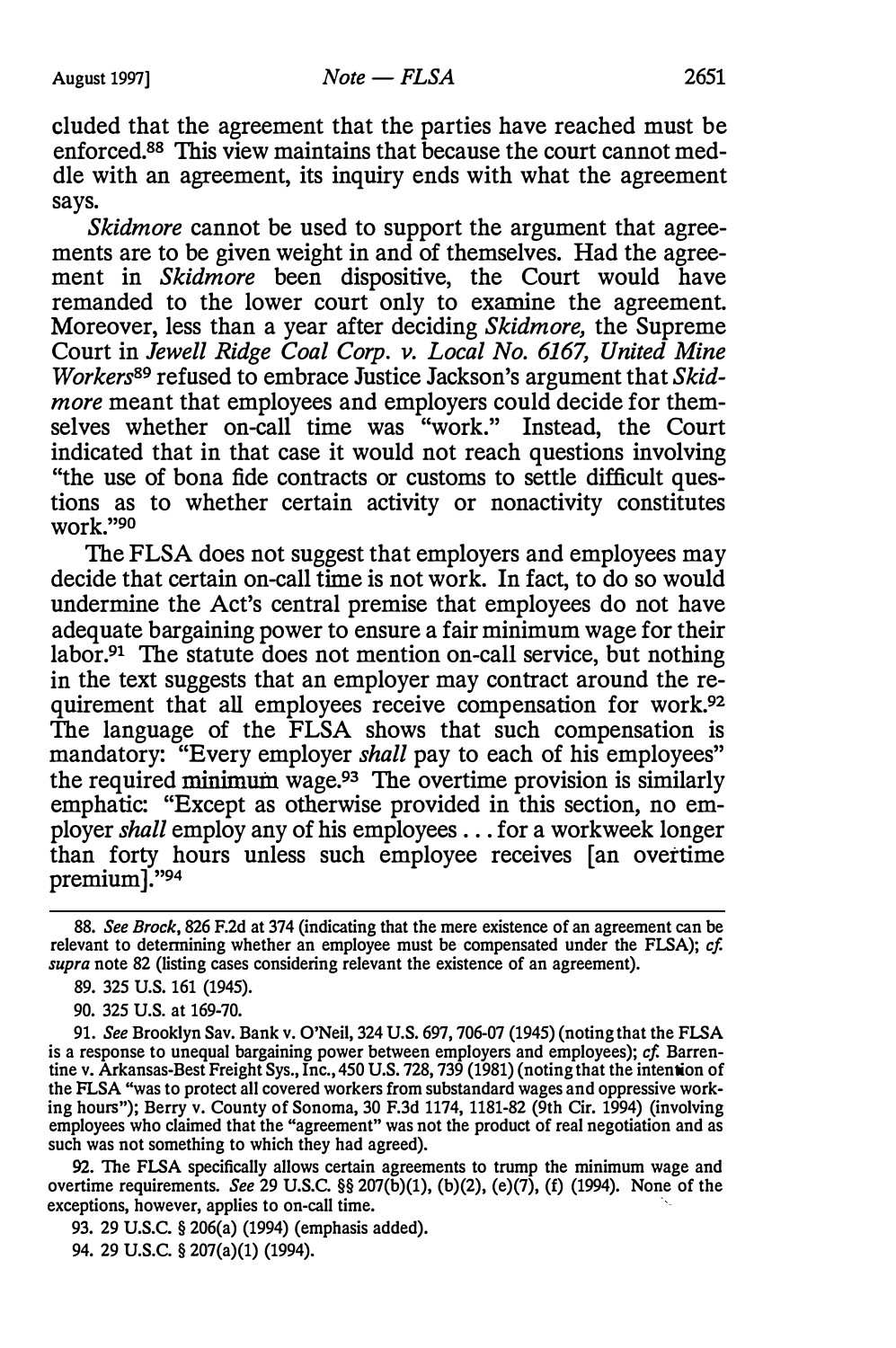The statutory requirement of minimum pay for all hours worked reveals an intent to protect workers from inequitable agreements regarding wages and hours. Given disparities in bargaining power, employers could reach agreements with employees to pay less than the minimum wage for on-call service, even when those employees would be working under the Act. If employees had sufficient power to protect themselves, there would be no reason to require payment of the minimum wage. Thus, certain considerations should not be left to free market forces because they inevitably will weigh in favor of the employer: an agreement may reflect relative bargaining power more than it reflects the realities of the work environment. The Supreme Court has plainly indicated that agreements cannot supersede the FLSA. In Barrentine v. Arkansas-Best *Freight System, Inc.*,<sup>95</sup> the Court held that " '[a]ny custom or contract falling short of [the] basic policy [of the FLSA], like an agreement to pay less than the minimum wage requirements, cannot be utilized to deprive employees of their statutory rights.' "96

The overtime provision also indicates that employers and employees may not contract around the requirements of the Act. The Congress that passed the FLSA clearly intended to protect against unfair and unreasonable agreements that did not meet the minimum requirements of the Act,<sup>97</sup> but it also attempted to create more jobs by spreading work.<sup>98</sup> The overtime premium was designed to create a disincentive to employers who want to keep their staffs small despite a large amount of work. In order to spread work, the FLSA does not apply only to the lowest-paid workers; the overtime provisions control even in higher-wage industries.99 These issues were a matter of much debate. The bill as introduced in the

97. See, e.g., Joint Hearings, supra note 64, at 182 (statement of Francis Perkins, Secretary of Labor); id. at 209 (statement of Sen. Pepper); id. at 22 (statement of Robert H. Jackson, Attorney General}.

99. See Jewell Ridge Coal Corp. v. Local No. 6167, United Mine Workers, 325 U.S. 161, 167 (1945) (noting that "employees are not to be deprived of the benefits of the [Fair Labor Standards) Act simply because they are well paid").

<sup>95. 450</sup> U.S. 728 (1981).

<sup>96. 450</sup> U.S. at 741 (quoting Tennessee Coal, Iron & R.R. v. Muscoda Local No. 123, 321 U.S. 590, 602-03 (1944)). In Barrentine, the Court considered whether an employee could bring an FLSA claim in federal court despite a collective bargaining agreement stating that such claims were to be resolved only by joint grievance committees. The Court rejected the argument that an agreement could prevent employees from seeking the enforcement of their rights under the FLSA in federal court. See 450 U.S. at 740-41.

<sup>98.</sup> See, e.g, 82 Cong. REC. 1391 (1937) ("This bill will eventually decrease unemployment if the employers of the country will face the issue in a practical manner and cooperate by spreading their work over a greater number.") (statement of Rep. Norton); see also Mumbower v. Callicott, 526 F.2d 1183, 1188 (8th Cir. 1975) (noting that the intention of the FLSA is to spread work to more employees). In a colloquy with a Works Progress Administration economist, Senator Robert LaFollette asked what the effect of the 40-hour work week would be. The economist replied that one and one-half million unemployed people would go back to work. See Joint Hearings, supra note 65, at 95.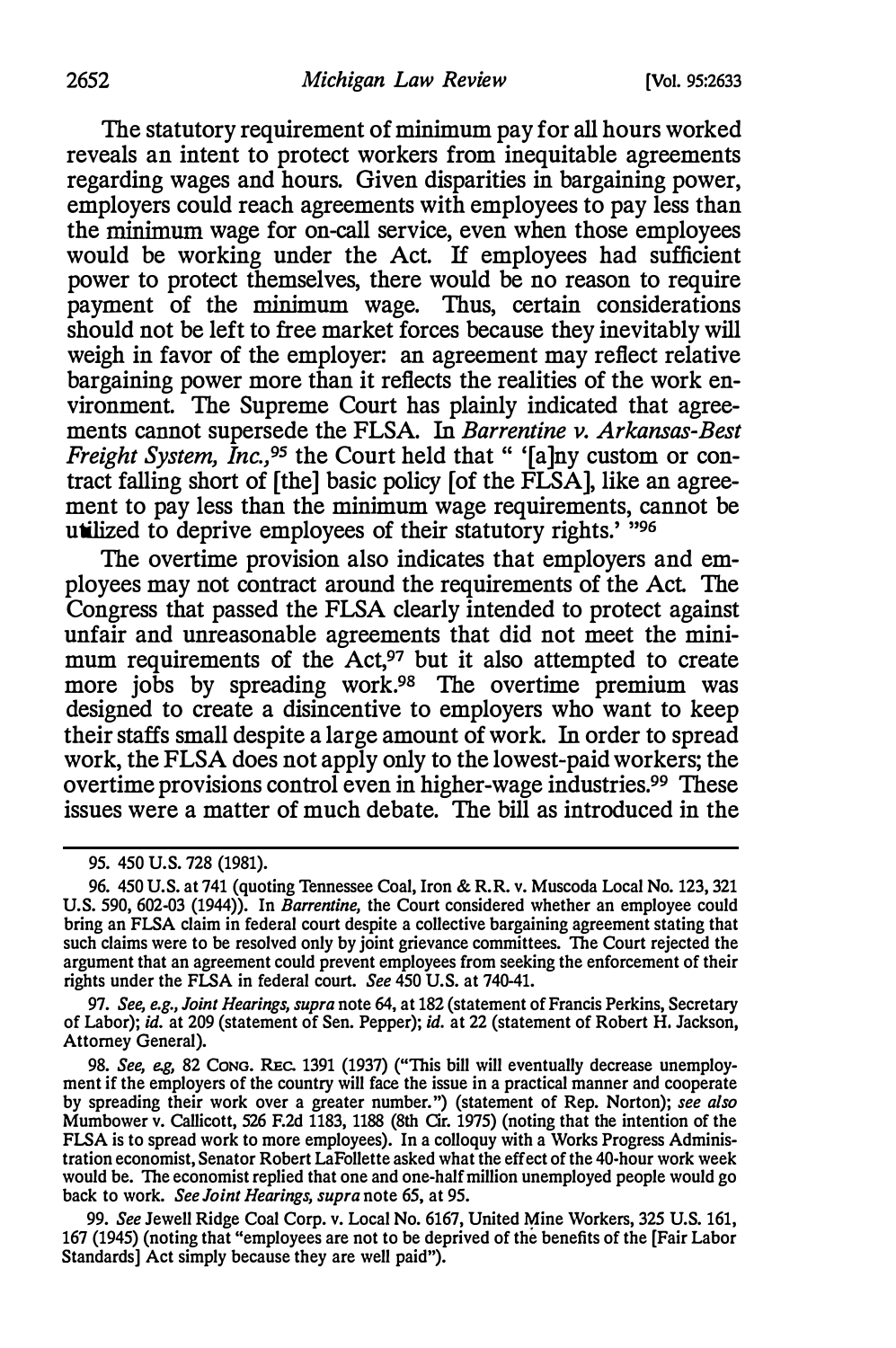Senate and reported to the House of Representatives would have exempted from the FLSA employees bound by collectivebargaining agreements, but only if such agreements produced a wage above the minimum and a work week under the maximum. The exemption for collective bargaining agreements was eliminated in the House and was not part of the bill when signed into law.100 The statute therefore rejects the notion that employees and employers have complete freedom to contract regarding their employment.<sup>101</sup> That approach had created the often oppressive conditions that the FLSA meant to remedy. To allow agreements to reduce in any way the protection offered by the Act would undermine its central goals.

The Court in *Skidmore* explained how courts should use agreements. Skidmore called for lower courts to consider other factors beyond an agreement in deciding whether the employees were working. Such an appraisal

involves scrutiny and construction of the agreements between the particular parties, appraisal of their practical construction of the working agreement by conduct, consideration of the nature of the service, and its relation to the waiting time, and all of the surrounding circumstances. Facts may show that the employee was engaged to wait, or they may show that he waited to be engaged. His compensation may cover both waiting and task, or only performance of the task itself... The law does not impose an arrangement upon the parties. It imposes upon the courts the task of finding what the arrangement was.<sup>102</sup>

This statement calls for a broad examination and interpretation of the on-call arrangement. First, "appraisal of their practical construction of the working agreement by conduct" instructs courts to see how the agreement plays out in practice. This should include inquiries into things like the length of time an employee has before she must return to work and any restrictions on her activities while on call.103 Second, "consideration of the nature of the service, and its relation to the waiting time" tells courts to examine what exactly the employee is doing while on call. Courts thus may examine how on-call time compares to the other time the employee spends work-

103. See supra section II.A.

<sup>100.</sup> See, e.g., H.R. CoNF. REP. No. 75-2738 (1938). There was some confusion about the meaning of the collective bargaining agreement provision, as some feared that it could be used to evade the requirements of the Act. See, e.g., Joint Hearings, supra note 64, at 21-22 (colloquy between Sen. Ellender and Robert H. Jackson, Attorney General).

<sup>101.</sup> See, e.g., Barrentine v. Arkansas-Best Freight Sys., Inc., 450 U.S. 728, 740 (1981) ("FLSA rights cannot be abridged by contract or otherwise waived because this would 'nullify the purposes' of the statute and thwart the legislative policies it was designed to effectuate." (quoting Brooklyn Sav. Bank v. O'Neil, 324 U.S. 697, 707 (1945))); Lerwill v. Inflight Motion Pictures, Inc., 582 F.2d 507, 513-14 (9th Cir. 1978).

<sup>102.</sup> Skidmore v. Swift & Co., 323 U.S. 134, 137 (1944).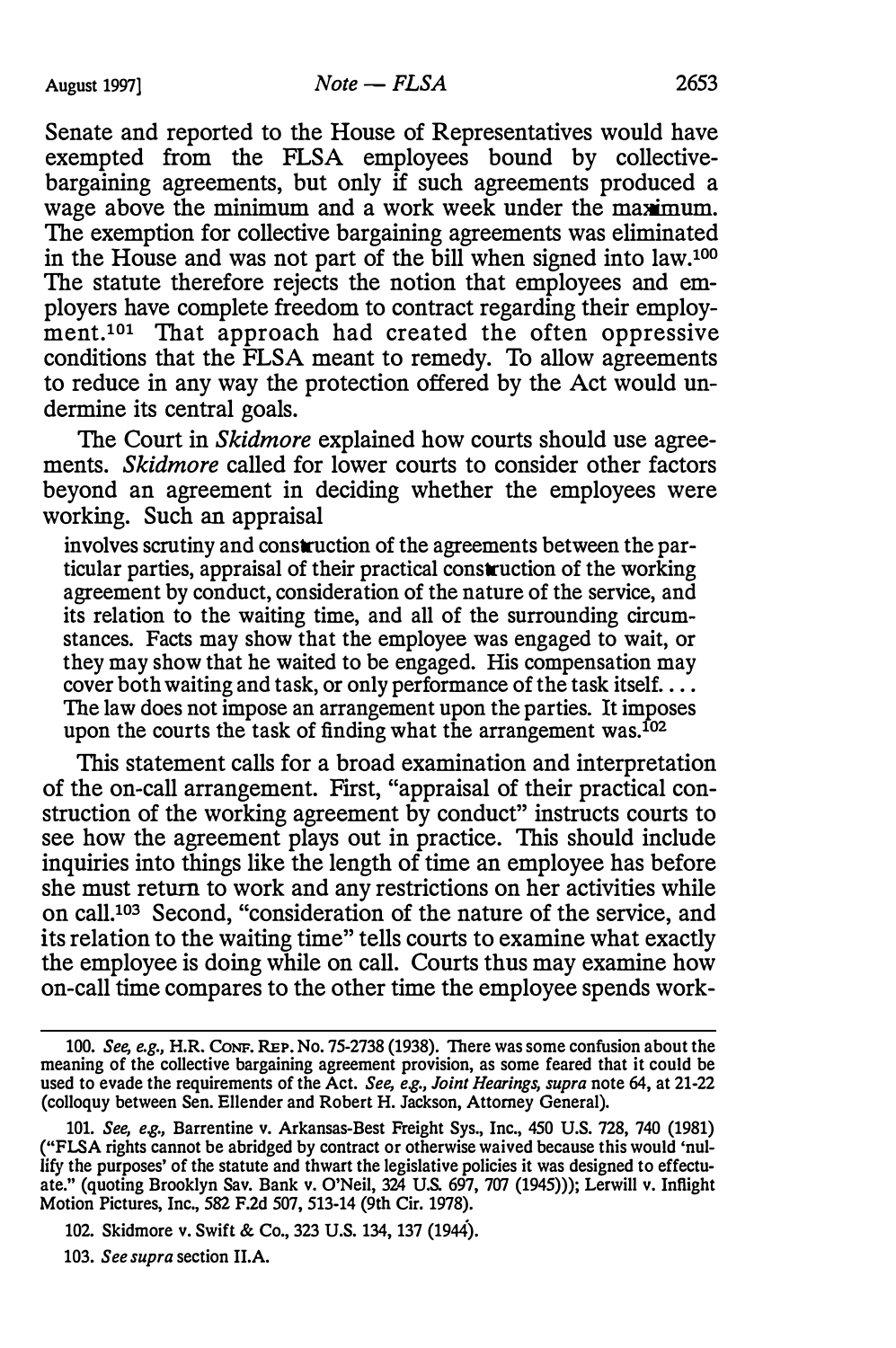ing.104 Third, "all of the surrounding circumstances" allows courts to examine a range of factors that do not fit into the first two  $categories.<sup>105</sup>$ 

In other words, an agreement should be used to help determine the extent of the restriction on the on-call employee and the benefit the employer receives from the service. If the agreement sets out restrictions so severe that an employee cannot use the on-call time for his own purposes, the employee must receive compensation, whether or not he has been called upon by the employer. An agreement may so constrain an on-call employee's freedom that he may not effectively use the time for his own purposes even if he returns only infrequently to the employer's premises.106 Courts should therefore adopt the approach advocated in Part II, and examine the agreement in light of how it burdens the on-call employee and benefits the employer.107 The objective character of the on-call duty, not the employee's or the employer's characterization of it, should be the central concern. Agreements that attempt to dispose of the issue without regard to the employment situation replace the FLSA and the proper analysis of what is work. An agreement that does not pay at least the minimum wage and overtime for on-call duty is relevant only to the extent it affects the actual burden on the employee and the benefit to the employer.

#### **CONCLUSION**

The difficulty courts have had in creating a coherent analysis for determining whether on-call service is compensable stems from the FLSA's silence on this precise issue and the vagueness of fifty-yearold Supreme Court guidance on a similar issue. Because of this, courts have created an analysis that too often is based on their own conceptions of what service should be compensated and have strayed from the guidance the statute and the Supreme Court have provided. This Note has proposed an approach grounded in the

<sup>104.</sup> See supra notes 70-74 and accompanying text.

<sup>105.</sup> One such circumstance may be what the employee can do within the area circumscribed by the response time. See discussion of commuting distances supra note 47 and accompanying text.

<sup>106.</sup> See, e.g., Oliver v. Mercy Med. Ctr., Inc., 695 F.2d 379 (9th Cir. 1982) (indicating that an employee was working while on call where he was called only about two times per on-call shift but was required to return to work within three minutes of the call).

<sup>107.</sup> See Martin v. Ohio Turnpike Commn., 968 F.2d 606, 611-12 (6th Cir. 1992) (examining an agreement to determine how onerous the on-call duty is); Boehm v. Kansas City Power & Light Co., 868 F.2d 1182, 1185 (10th Cir. 1989) (same).

In addition, an agreement that provides employees with greater freedom cannot defeat compensation if the facts show that the time is spent primarily for the employer's benefit. In Armour, the employees had the freedom to engage in a variety of recreational activities while on call. That freedom was not dispositive, however, and the employees were awarded compensation. See Armour & Co. v. Wantock, 323 U.S. 126, 127 (1944).